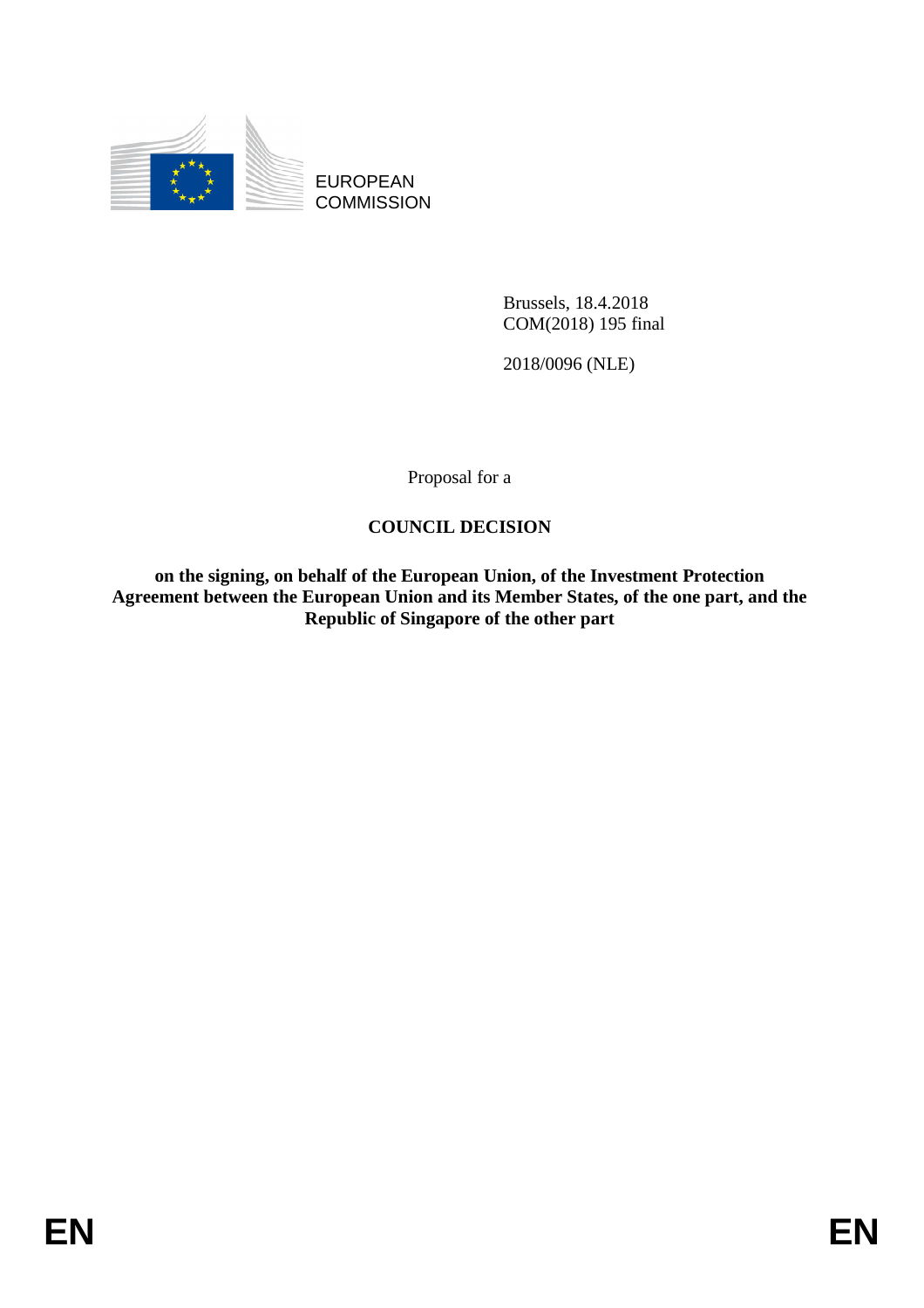## **EXPLANATORY MEMORANDUM**

### **1. CONTEXT OF THE PROPOSAL**

### **• Reasons for and objectives of the proposal**

The dynamically growing Southeast Asian economies, with their over 600 million consumers and a rapidly rising middle class, are key markets for European Union exporters and investors. With a total  $\epsilon$  208 billion of trade in goods and  $\epsilon$  77 billion of trade in services (2016), the Association of Southeast Asian Nations (ASEAN) taken as a whole is the EU's third largest trading partner outside Europe, after the US and China. At the same time, a total  $\epsilon$  263 billion foreign direct investment stock (2016) in the ASEAN makes the EU the first foreign direct investor in the ASEAN, while the ASEAN as a whole is in its turn the second largest Asian foreign direct investor in the EU – with a total foreign direct investment stock of € 116 billion (2016).

Within the ASEAN, Singapore is by far the EU's largest partner, accounting for slightly under one-third of EU-ASEAN trade in goods and services, and roughly two-thirds of investments between the two regions. Over 10,000 EU companies are established in Singapore and use it as a hub to serve the whole Pacific Rim.

On 23 April 2007, the Council authorised the Commission to enter into negotiations for a region-to-region Free Trade Agreement (FTA) with Member States of the ASEAN. It being understood that the objective was to negotiate a region-to-region FTA, the authorisation provided however for the possibility of bilateral negotiations in the event that it was not possible to reach an agreement to negotiate jointly with a grouping of Member States of the ASEAN. In light of difficulties encountered in the region-to-region negotiations, both sides acknowledged that an impasse had been reached and agreed to pause these.

On 22 December 2009, the Council agreed on the principle of launching bilateral negotiations with individual ASEAN Member States, based on the authorisation and negotiating directives of 2007, whilst preserving the strategic objective of a region-to-region agreement. The Council also authorised the Commission to start bilateral negotiations on a free trade agreement with Singapore, which would serve as a first step towards the objective of the timely launch of such negotiations with other relevant ASEAN Member States. Bilateral negotiations with Singapore commenced in March 2010 and the EU has since opened bilateral FTA negotiations with other ASEAN Member States: Malaysia (2010), Vietnam (2012), Thailand (2013), the Philippines (2015) and Indonesia (2016).

On 12 September 2011 the Council authorised the Commission to extend the on-going negotiations with Singapore to cover also investment protection, based on a new EU competence under the Lisbon Treaty.

On the basis of the negotiating directives adopted by the Council in 2007, and supplemented in 2011 to include investment protection, the Commission has negotiated with the Republic of Singapore an ambitious and comprehensive FTA and an Investment Protection Agreement (IPA), with a view to creating new opportunities and legal certainty for trade and investment between both partners to develop. The legally reviewed texts of the agreements have been made public and can be found on the following link:

http://ec.europa.eu/trade/policy/countries-and-regions/countries/singapore/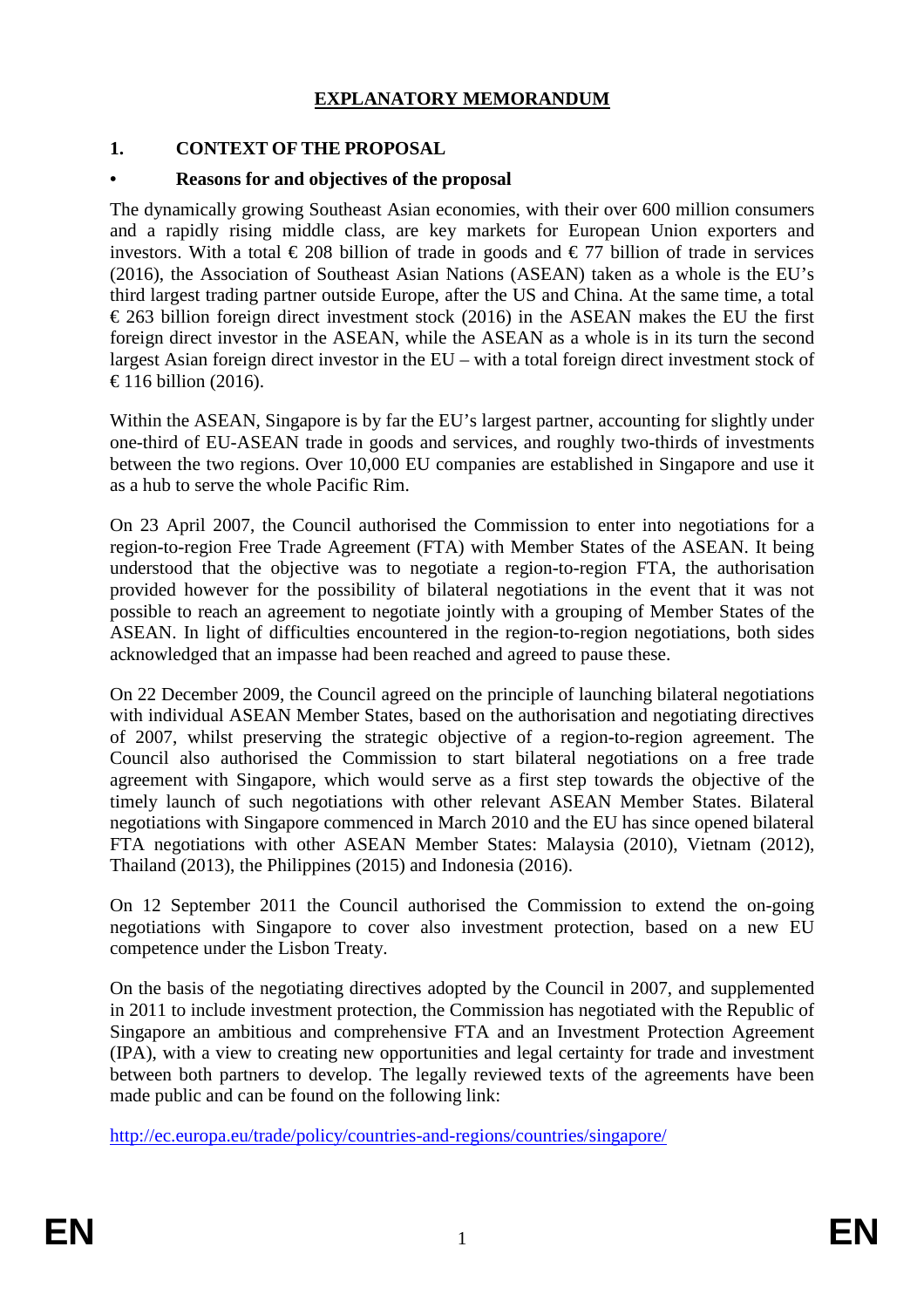The Commission is putting forward the following proposals for Council decisions:

- Proposal for a Council Decision on the signing, on behalf of the European Union, of the Free Trade Agreement between the European Union and the Republic of Singapore;
- Proposal for a Council Decision on the conclusion of the Free Trade Agreement between the European Union and the Republic of Singapore;
- Proposal for a Council Decision on the signing, on behalf of the European Union, of the Investment Protection Agreement between the European Union and its Member States, of the one part, and the Republic of Singapore of the other part;
- Proposal for a Council Decision on the conclusion of the Investment Protection Agreement between the European Union and its Member States, of the one part, and the Republic of Singapore of the other part.

In parallel to these proposals, the Commission will put forward a proposal for a horizontal safeguard regulation that will cover the EU-Singapore FTA among other agreements.

The attached proposal for a Council Decision constitutes the legal instrument authorising the signing, on behalf of the European Union, of the Investment Protection Agreement between the European Union and its Member States, of the one part, and the Republic of Singapore of the other part;

## **• Consistency with existing policy provisions in the policy area**

The negotiation of the FTA and the IPA was accompanied by the negotiation in parallel, by the European External Action Service, of a Partnership and Cooperation Agreement (PCA) between European Union and its Member States and the Republic of Singapore, which was initialled in October 2013. Once in force, the PCA will provide the legal framework to further develop the already longstanding and strong partnership between the EU and Singapore, in a broad range of areas, including political dialogue, trade, energy, transport, human rights, education, science and technology, justice asylum and migration.

The EU and Singapore's longstanding trade and economic relationship has until now developed in the absence of a specific legal framework. The FTA and IPA that have been negotiated will constitute specific agreements giving effect to the trade and investment provisions of the PCA and will be an integral part of the overall bilateral relations between the EU and Singapore.

From the date of its entry into force, the EU-Singapore IPA will replace and supersede the bilateral investment treaties between the Republic of Singapore and EU Member States that are listed in Annex 5 (Agreements Referred to in Article 4.12) to the IPA.

# **• Consistency with other Union policies**

The EU-Singapore FTA and IPA are fully consistent with Union policies and will not require the EU to amend its rules, regulations or standards in any regulated area (e.g. technical rules and product standards, sanitary or phytosanitary rules, regulations on food and safety, health and safety standards, rules on GMO's, environmental protection, consumer protection, etc.).

Furthermore, like all other trade and investment agreements the Commission has negotiated, the EU-Singapore FTA and IPA fully safeguard public services and ensure that governments'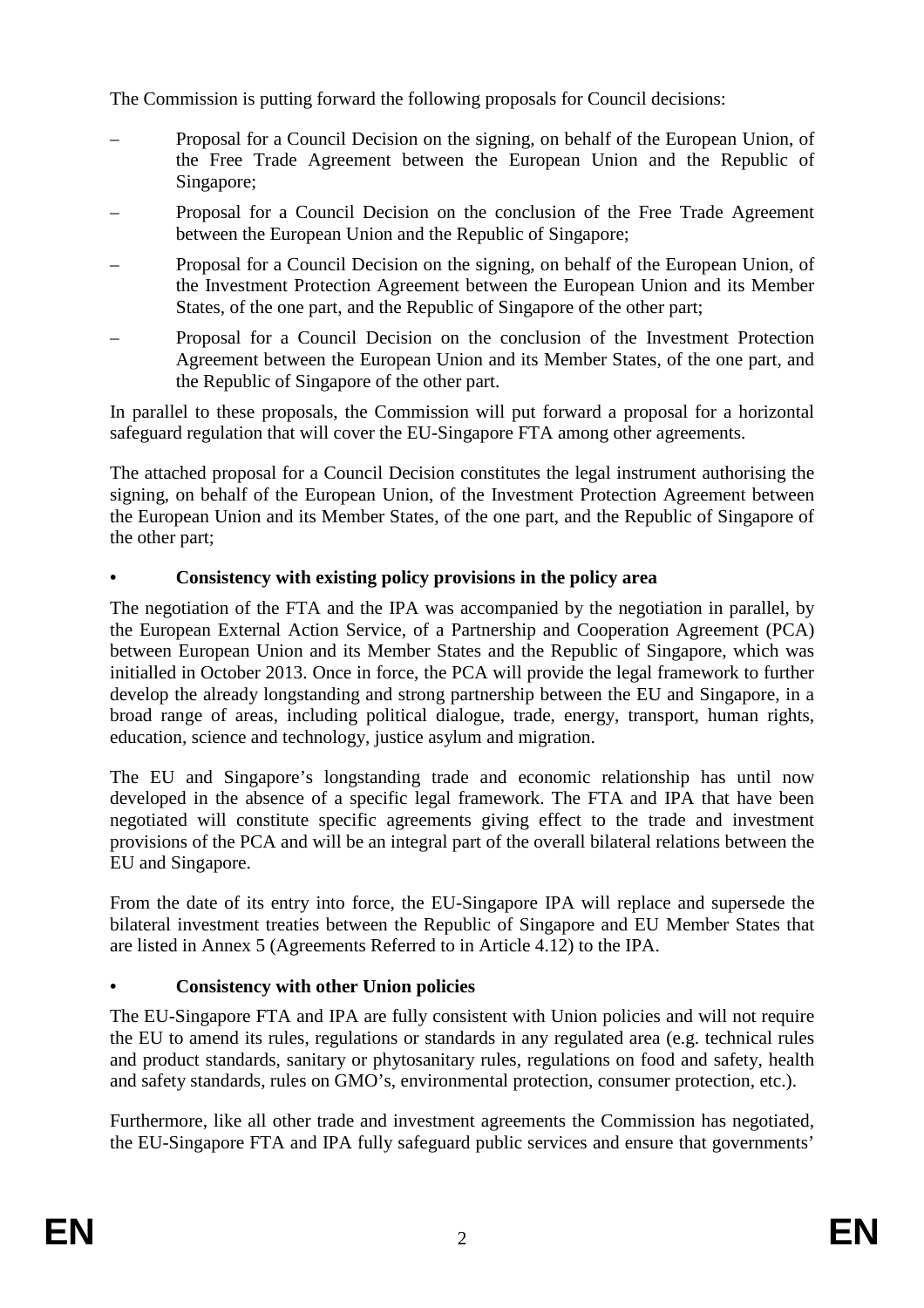right to regulate in the public interest is fully preserved by the agreements and constitutes a basic underlying principle to them.

## **2. LEGAL BASIS, SUBSIDIARITY AND PROPORTIONALITY**

## **• Legal basis**

In July 2015, the Commission seized the Court of Justice of the EU for an Opinion under Article 218(11) TFEU on whether the Union had the necessary competence to sign and conclude alone the agreement that had been negotiated with Singapore, or whether the participation of the EU Member States would be necessary, or at least possible, in respect of certain matters.

In its Opinion 2/15 of 16 May 2017, the Court confirmed the EU's exclusive competence with regard to all matters covered by the agreement that had been negotiated with Singapore, except for non-direct investment and investor-to-state dispute settlement where the Member States are defendants that the Court considered to be of shared competence of the EU and the Member States. The text on investor-to-state dispute settlement was subsequently replaced by the Investment Court System in the IPA. The Court drew the EU exclusive competence from the scope of the Common Commercial Policy under Article 207(1) TFEU and from Article 3(2) TFEU (based on the affectation of existing common rules contained in secondary legislation).

In view of the Court Opinion, and in light of the wide-ranging discussions on the architecture with the Council and the European Parliament following the Opinion, the initially negotiated text has been adjusted to create two self-standing agreements: an FTA and an IPA.

According to the Opinion 2/15, all the areas covered by the EU-Singapore FTA fall within the competence of the EU and, more particularly, within the scope of Articles 91, 100(2) and 207 TFEU. All substantive provisions on investment protection under the IPA, to the extent that these apply to foreign direct investment, are covered under Article 207 TFEU.

The EU-Singapore FTA is to be signed by the Union pursuant to a decision of the Council based on Article 218(5) TFEU and concluded by the Union pursuant to a decision of the Council based on Article 218(6) TFEU, following the European Parliament's consent.

The EU-Singapore IPA is to be signed by the Union pursuant to a decision of the Council based on Article 218(5) TFEU and concluded by the Union pursuant to a decision of the Council based on Article 218(6) TFEU, following the European Parliament's consent and ratification by the Member States in accordance with their respective internal procedures.

### **• Subsidiarity (for non-exclusive competence)**

As confirmed by Opinion 2/15, the EU-Singapore FTA as presented to Council does not cover any matters that fall outside of the EU's exclusive competence.

With regard to the IPA, the Court confirmed that, pursuant to Article 207 TFEU, the EU has exclusive competence with regard to all substantive provisions on investment protection, to the extent that these apply to foreign direct investment. The Court further confirmed the EUs exclusive competence with regard to the state-to-state dispute settlement mechanism in relation to investment protection. Finally, the Court stated that the EU has shared competence with regard to non-direct investment and investor-to-state dispute settlement (replaced later on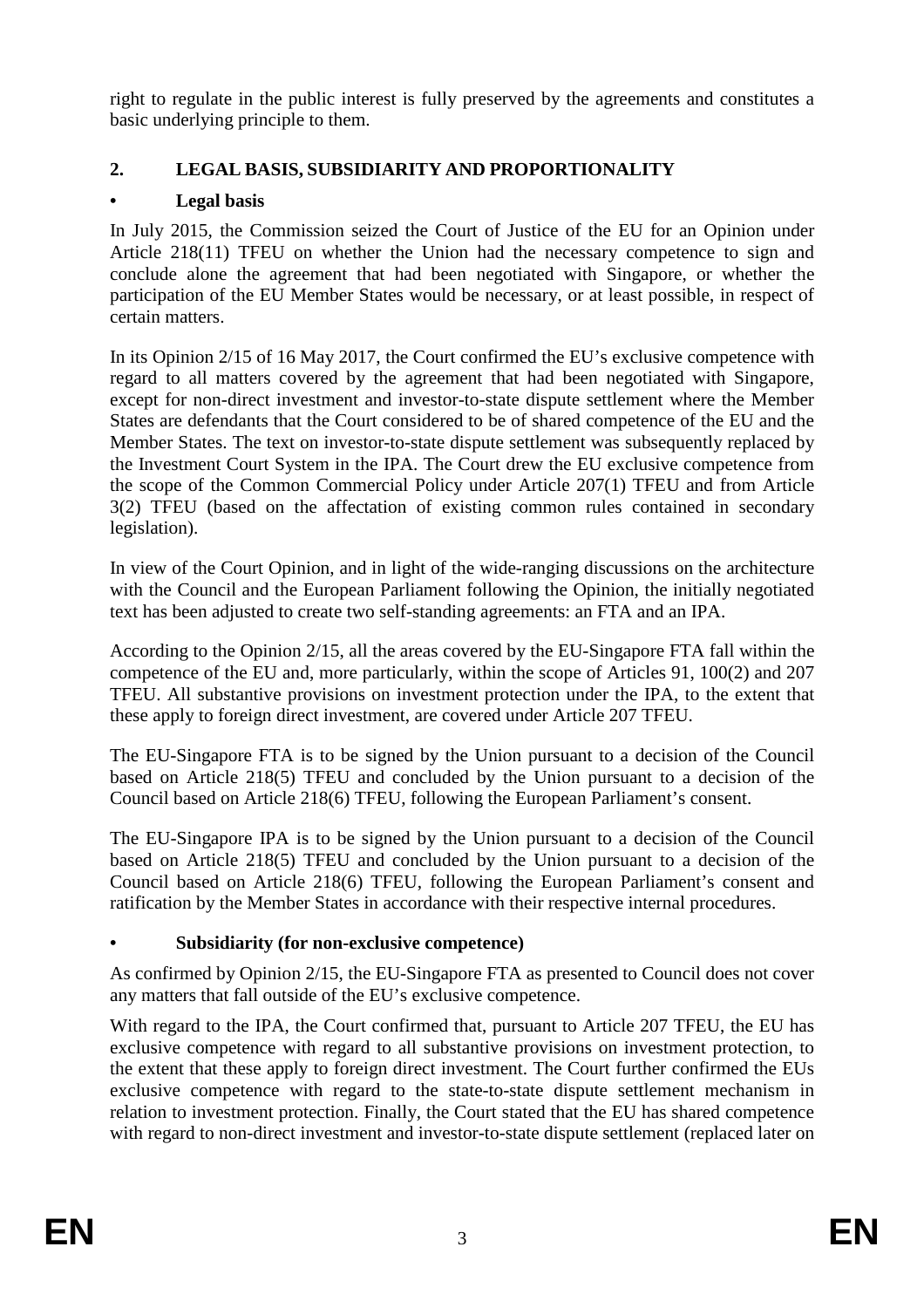by the Investment Court System in the IPA), where the Member States act as defendants.<sup>1</sup> These elements cannot be separated in any coherent way from the substantive provisions or the state-to-state dispute settlement and hence should be included in EU-level agreements.

## **• Proportionality**

This proposal is in line with the vision of the Europe 2020 strategy and contributes to the EUs trade and development objectives.

## **• Choice of the instrument**

This proposal is in accordance with Article 218 TFEU, which envisages the adoption by the Council of decisions on international agreements. There exists no other legal instrument that could be used in order to achieve the objective expressed in this proposal.

## **3. RESULTS OF EX-POST EVALUATIONS, STAKEHOLDER CONSULTATIONS AND IMPACT ASSESSMENTS**

## **• Ex-post evaluations/fitness checks of existing legislation**

After negotiations with Singapore were for its most part completed, an in-house team led by DG Trade's Chief Economist carried out a study of the economic benefits to be expected from the agreement. The analysis predicts that EU exports to Singapore could rise by some  $\epsilon$  1.4 billion over a 10-year period, while Singapore's exports to the EU could grow by  $\epsilon$  3.5 billion – a figure which includes shipments from the many EU subsidiaries in Singapore back to the EU.

Given the large difference in size of the two economies, as well as the relative openness of Singapore's economy, it is inevitable that the benefits of the agreement for the partners differ. The analysis predicts that EU real GDP could grow by around  $\epsilon$  550 million over a 10-year period, whilst Singapore's economy could grow by  $\epsilon$ 2.7 billion over the same period.

These estimates on the possible economic impact are deemed conservative given the difficulty to precisely quantify the effects of the removal of non-tariff barriers, which is a key component of the agreement.

In view of Singapore's role as the hub for trade in goods and services between Europe and Southeast Asia, it is also likely that the gains from the agreement would grow further if and when the EU concludes agreements with other ASEAN Member States.

Moreover, estimates based on economic modelling cannot account for the strategic value of the EU-Singapore FTA and IPA for the EU as crucial agreements for the EU's wider agenda in the ASEAN region, and in Asia as a whole. Following the EU-Korea FTA, the EU-Singapore FTA will be the EU's second high calibre trade agreement with a key Asian partner, while the EU-Singapore IPA will be in its turn the first investment protection agreement the EU enters into with an Asian partner.

# **• Stakeholder consultations**

Prior to the launch of bilateral negotiations with Singapore, a Trade Sustainability Impact Assessment (TSIA) of the FTA between the EU and the  $ASEAN<sup>2</sup>$  was conducted by an external contractor to study the potential economic, social and environmental impact of a closer economic partnership between both regions.

 $\frac{1}{1}$  See the clarification in the judgement of the Court of Justice of the European Union in Case C-600/14 Germany vs Council (Judgment of 5 December 2017) paragraph 69.

 $\overline{2}$ http://trade.ec.europa.eu/doclib/html/145989.htm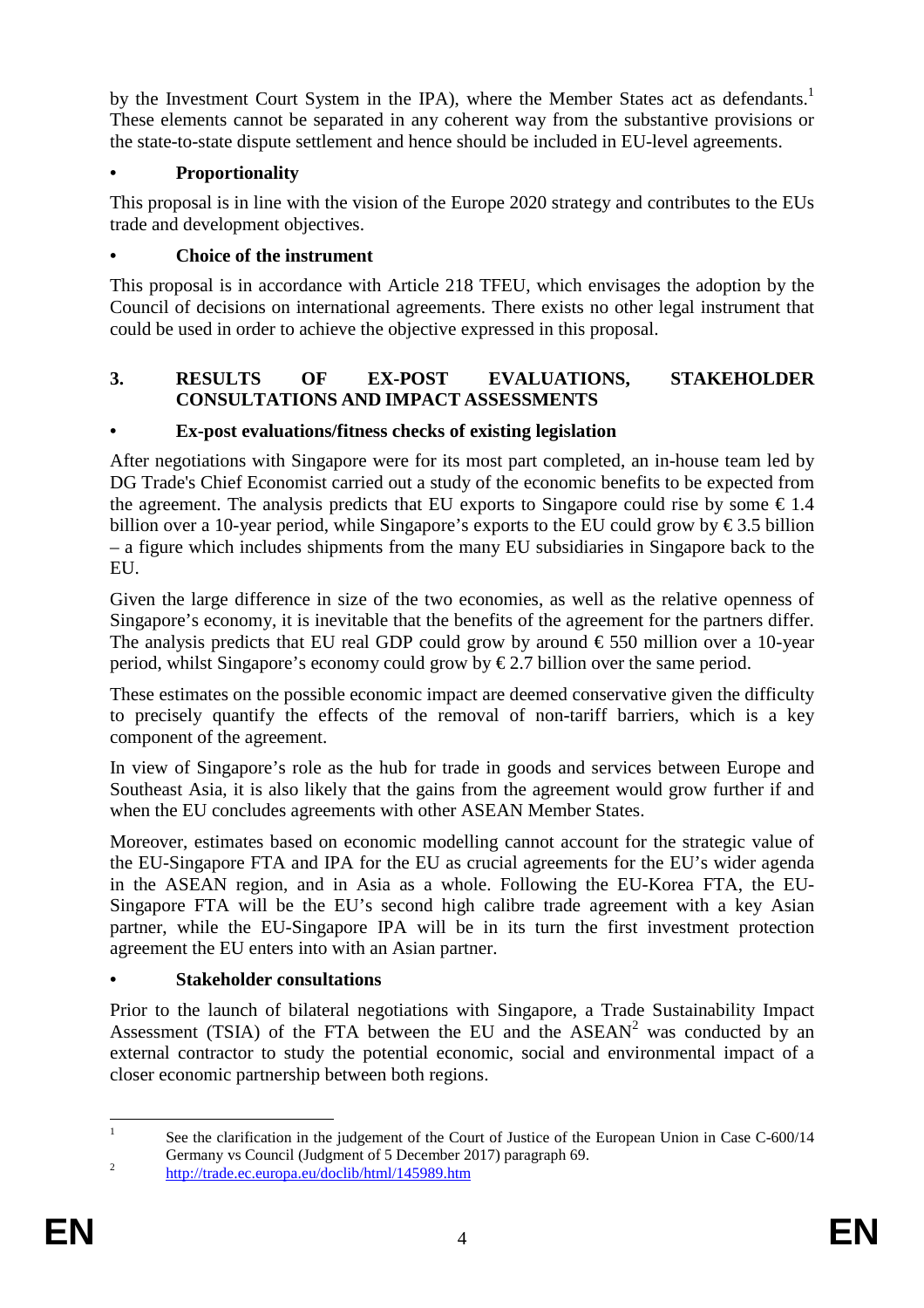In the framework of the preparation of the TSIA, the contractor consulted internal and external experts, organised public consultations in Brussels and in Bangkok, and held bilateral meetings and interviews with civil society in the EU and in ASEAN. Consultations in the framework of the TSIA provided a platform for the involvement of key stakeholders and the civil society in a dialogue on trade policy in relation to Southeast Asia.

Both, the TSIA report and the consultations held in the context of its preparation, provided the Commission with input that has been of great value in all bilateral trade and investment negotiations launched since with individual ASEAN Member States.

In addition, prior to the launch of bilateral negotiations with Singapore, the Commission conducted a public consultation on the future agreement that included a questionnaire prepared to obtain information from stakeholders that later helped the Commission in establishing priorities and taking decisions throughout the negotiating process. A summary of the results of the consultation was made public. $3$ 

Also, prior and during negotiations, the EU Member States were regularly informed and consulted orally and in writing on the different aspects of the negotiation via the Council's Trade Policy Committee. The European Parliament was also regularly informed and consulted via its Committee on International Trade (INTA), and notably its EU-Singapore FTA Monitoring Group. The texts progressively resulting from the negotiations were circulated throughout the process to both institutions.

## **• Collection and use of expertise**

A Trade Sustainability Impact Assessment of the FTA between the EU and ASEAN was carried out by the external contractor "Ecorys".

### **• Impact assessment**

The TSIA, conducted by an external contractor and finalised in 2009, concluded that an ambitious EU-ASEAN FTA would deliver important positive impacts (in terms of GDP, income, trade and employment) for both the EU and Singapore. National income effects on the EU side were estimated at  $\epsilon$  13 billion and for Singapore at  $\epsilon$  7.5 billion. These figures could underestimate the impact, as they were based on trade patterns in 2007, and trade has grown substantially since (+32%).

# **• Regulatory fitness and simplification**

The EU-Singapore FTA and IPA are not subject to REFIT procedures. They nevertheless contain a number of provisions that will simplify trade and investment procedures, reduce export and investment related costs and will therefore enable more small firms to do business in both markets. Among the expected benefits are: less burdensome technical rules, compliance requirements, customs procedures and rules of origin, the protection of intellectual property rights, or the reduction in cost of litigation under the Investment Court System for claimants that are SMEs.

# **• Fundamental rights**

The proposal does not affect the protection of fundamental rights in the Union.

# **4. BUDGETARY IMPLICATIONS**

The EU-Singapore FTA will have a financial impact on the EU budget on the side of the **revenues**. It is estimated that foregone duties could reach an amount of  $\epsilon$  248.8 million upon

 3

http://trade.ec.europa.eu/doclib/html/153666.htm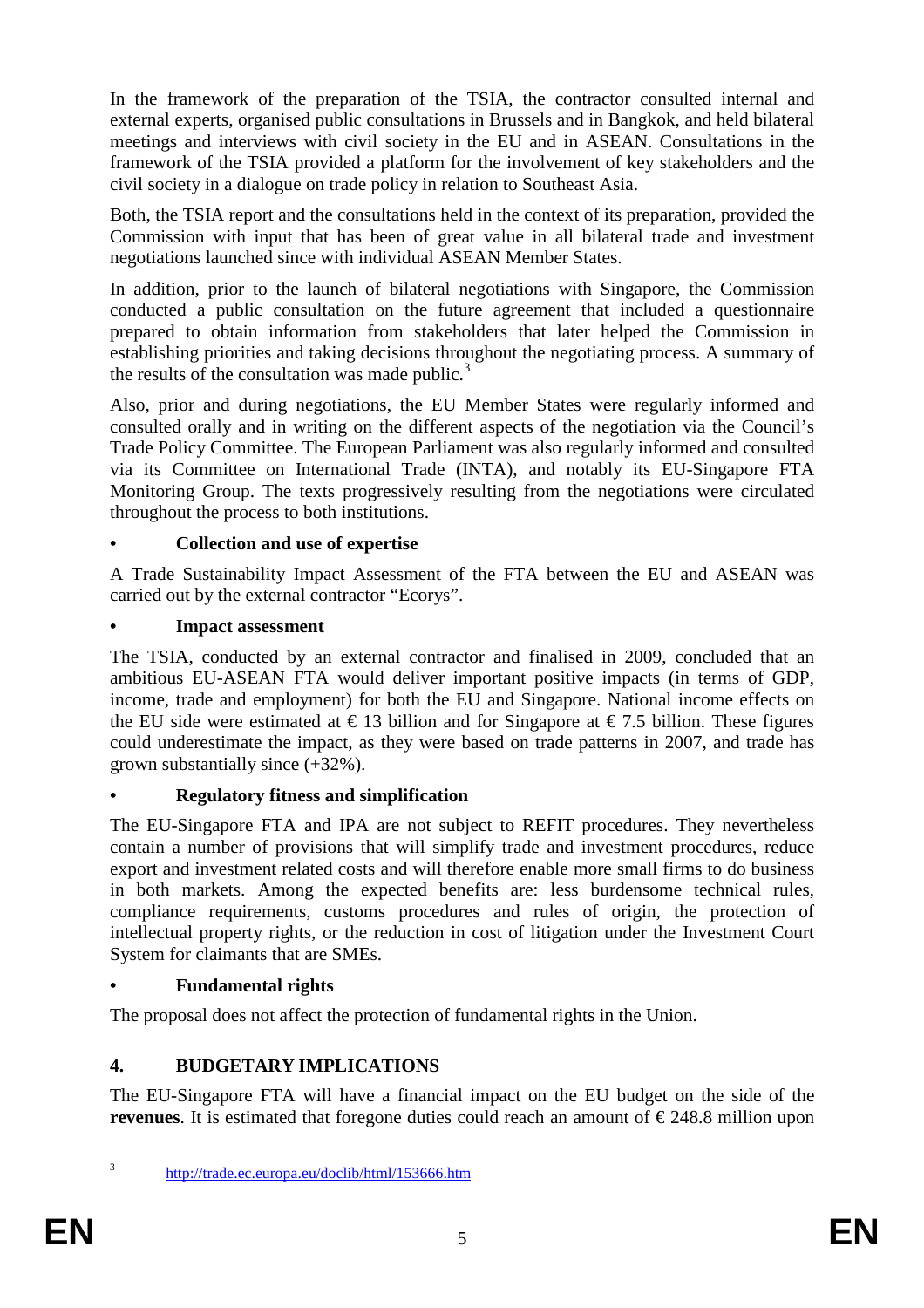full implementation of the agreement. The estimate is based on average imports projected for 2025 in the absence of an agreement and represents the annual loss in revenues resulting from the elimination of EU tariffs on imports from Singapore.

The EU-Singapore IPA is expected to have a financial impact on the EU budget on the side of the **expenditures**. The agreement will be the EU's second (after the EU-Canada Comprehensive Economic and Trade Agreement) to incorporate the Investment Court System (ICS) for the resolution of disputes between investors and states. An amount of  $\epsilon$  200,000 of additional yearly expenditure is foreseen from 2018 onwards (subject to the entry into force of the agreement) to finance the permanent structure comprising a First Instance and an Appeal Tribunal. At the same time, the agreement entails the use of administrative resources under budget line XX 01 01 01 (Expenditure related to officials and temporary staff working with the Institution), considering that it is estimated that one Administrator will be dedicated as full-time equivalent to the tasks inherent to this agreement. This is indicated in the Legislative Financial Statement and is subject to the conditions mentioned in it.

## **5. OTHER ELEMENTS**

## **• Implementation plans and monitoring, evaluation and reporting arrangements**

The EU-Singapore FTA and IPA include institutional provisions that lay down an implementing bodies' structure to continuously monitor the implementation, operation and impact of the agreements. The agreements being an integral part of the overall bilateral relation between the EU and Singapore as governed by the PCA, the mentioned structures will form part of a common institutional framework with the PCA.

The institutional chapter of the FTA establishes a Trade Committee that has as its main task to supervise and facilitate the implementation and application of the agreement. The Trade Committee is comprised of representatives of the EU and of Singapore who will meet every two years or at the request of either side. The Trade Committee will be in charge of supervising the work of all specialised committees established under the agreement (Committee on Trade in Goods; Committee on Sanitary and Phytosanitary Measures; Committee on Customs; and Committee on Trade in Services, Investment and Government Procurement).

The Trade Committee has also the task to communicate with all interested parties, including private sector and civil society, in relation to the functioning and implementation of the agreement. In the agreement, both sides recognise the importance of transparency and openness and commit to consider the views of members of the public in order to draw on a broad range of perspectives in the implementation of the agreement.

The institutional chapter of the IPA establishes a Committee with the main task to supervise and facilitate the implementation and application of the agreement. Among other tasks, the Committee may, subject to the completion of each side's respective legal requirements and procedures, decide to appoint the Members of the ICS Tribunals, fix their monthly retainer and fees, and adopt binding interpretations of the agreement.

As emphasised in the "Trade for All" Communication, the Commission is dedicating increasing resources to the effective implementation and enforcement of trade and investment agreements. In 2017, the Commission published the first annual FTA Implementation Report. The main purpose of the report is to convey an objective picture on the implementation of EU FTAs, highlighting the progress made and the shortcomings that need to be addressed. The objective is for the report to serve as the basis for open debate and engagement with Member States, the European Parliament and the civil society at large on the functioning of the FTAs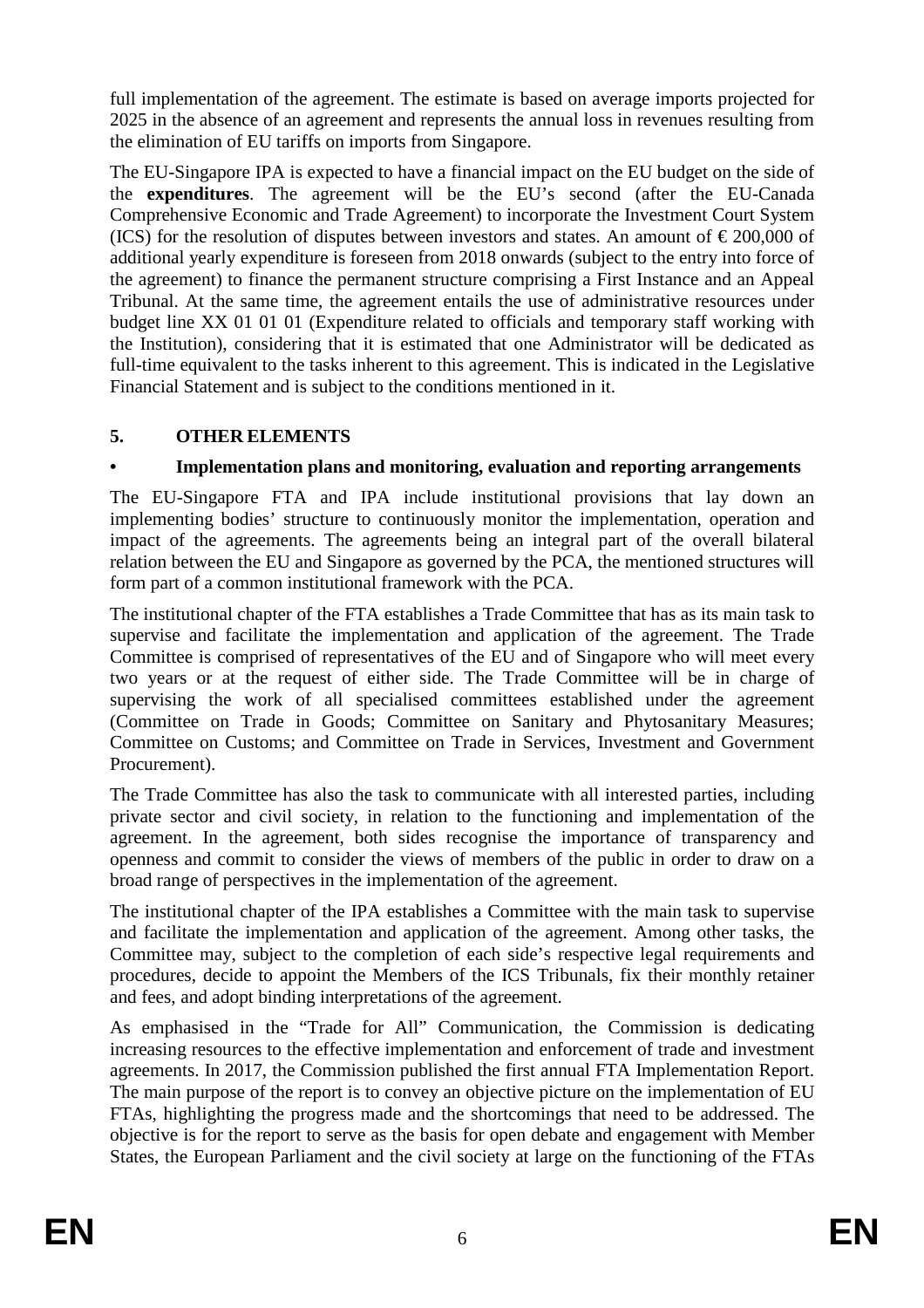and their implementation. As an annual exercise, the publication of the report will allow regular monitoring of developments, registering also how identified priority issues have been addressed. The report will cover the EU-Singapore FTA as of its entry into force.

## **• Explanatory documents (for directives)**

Not applicable.

## **• Detailed explanation of the specific provisions of the proposal**

The **EU-Singapore FTA** establishes the conditions for EU economic operators to take full advantage of the opportunities created in Singapore as the business and transport hub of Southeast Asia.

In negotiating this agreement, the Commission pursued two principal objectives: first, to provide the best possible terms of access for EU operators to Singapore's market; and, second, to set a valuable point of reference for the EU's other negotiations in the region.

Both of these objectives have been fully met: the agreement goes beyond existing WTO commitments in many areas, such as services, procurement, non-tariff barriers and the protection of intellectual property including geographical indications (GI). In all of these areas Singapore also agreed to new commitments which go significantly above what Singapore has so far been willing to accept, including in its FTA with the United States.

The agreement satisfies the criteria of Article XXIV GATT (to eliminate duties and other restrictive regulations of commerce with respect to substantially all trade in goods between the parties) as well as of Article V GATS, which provides for a similar test with respect to services.

In line with the objectives set by the negotiating directives, the Commission secured:

- (1) the comprehensive liberalisation of services and investment markets, including crosscutting rules on licensing and for the mutual recognition of diplomas, and sectorspecific rules designed to ensure a level playing field for EU businesses;
- (2) new tendering opportunities for EU bidders, and especially in the utilities market where there are many leading EU suppliers;
- (3) the removal of technical and regulatory trade barriers to trade in goods, such as duplicative testing, in particular by promoting the use of technical and regulatory standards familiar in the EU in the sectors of motor vehicles, electronics, pharmaceuticals and medical devices as well as green technologies;
- (4) based on international standards, a more trade-facilitative regime for the approval of European meat exports to Singapore;
- (5) Singapore's commitment not to raise its tariffs (which are currently mostly not applied on a voluntary basis) on imports from the EU, as well as cheaper access of European businesses and consumers to products made in Singapore;
- (6) a high level protection of intellectual property rights, including with regard to the enforcement of these rights, including at the border;
- (7) a TRIPs-plus level of protection to EU GIs following their registration in Singapore once Singapore has established a GI register (which it has committed to do following the European Parliament's consent to the FTA);
- (8) a comprehensive chapter on trade and sustainable development, which aims at ensuring that trade supports environmental protection and social development and promotes the sustainable management of forests and fisheries. The chapter also sets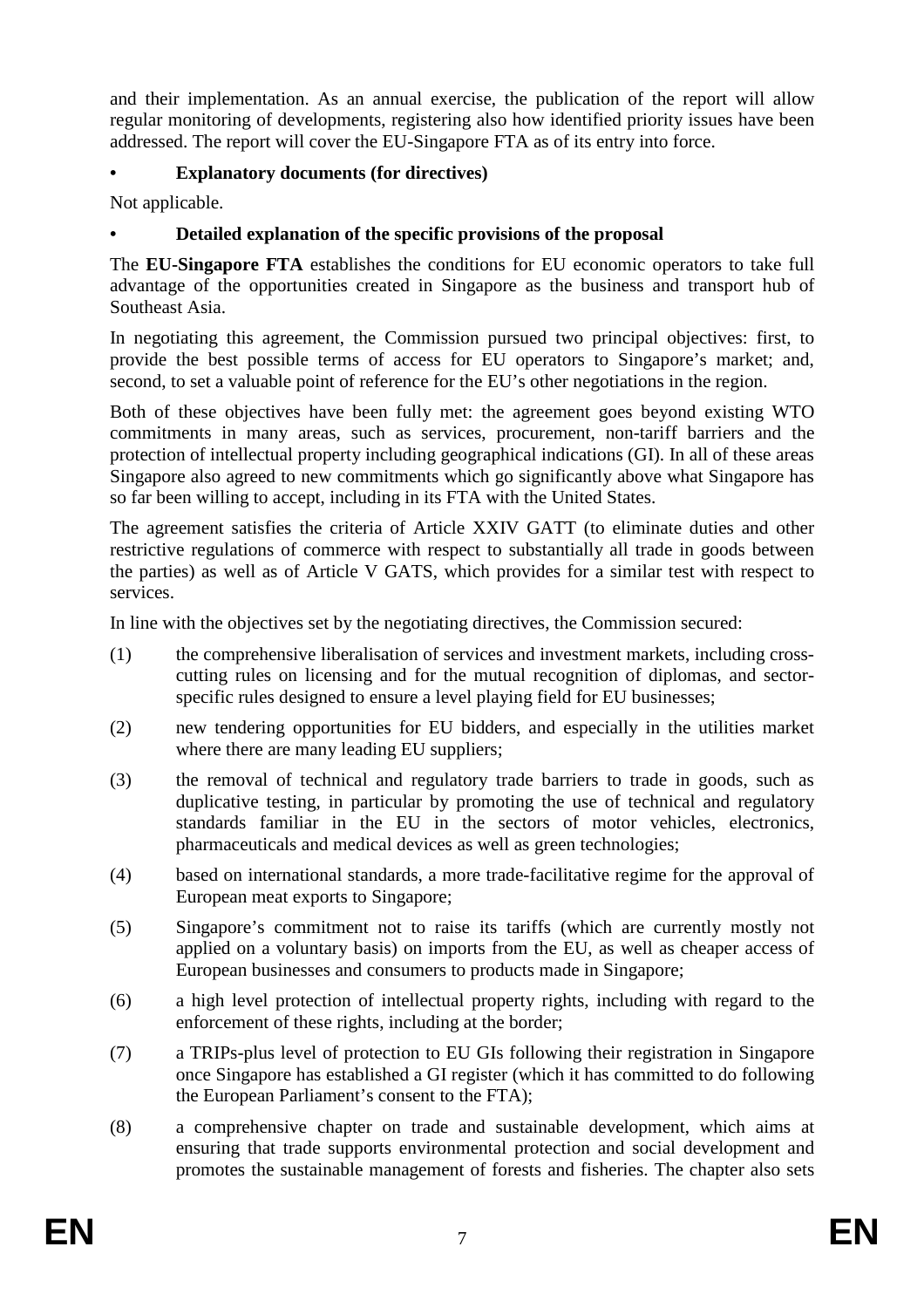out how social partners and civil society will be involved in its implementation and monitoring;

- (9) a swift dispute resolution mechanisms through either panel arbitration or with the help of a mediator; and
- (10) a comprehensive and novel chapter to promote new opportunities in the "green growth sector", in line with the EUs 2020 strategy.

The **EU-Singapore IPA** will ensure a high level of investment protection, while safeguarding the EU's and Singapore's rights to regulate and pursue legitimate public policy objectives such as the protection of public health, safety and the environment.

The agreement contains all the innovations of the EU's new approach to investment protection and its enforcement mechanisms that are not present in the 12 existing bilateral investment treaties between Singapore and EU Member States. It is a very important feature of the IPA that it replaces and hence improves the 12 existing bilateral investment treaties.

In line with the objectives set by the negotiating directives, the Commission ensured that EU investors and their investments in Singapore will be granted fair and equitable treatment and not be discriminated against compared to Singaporean investments that are in like situations. At the same time, the IPA protects EU investors and their investments in Singapore from expropriation, unless it is for public purposes, in accordance with due process, on a nondiscriminatory basis and against payment of prompt, adequate, and effective compensation according to fair market value of the expropriated investment.

Also in line with the negotiating directives, the IPA negotiated by the Commission will offer investors the option of a modern and reformed investment dispute resolution mechanism. This system ensures that investment protection rules are adhered to and seeks to strike a balance between protecting investors in a transparent manner and safeguarding the right of a State to regulate in order to pursue public policy objectives. The agreement sets up a standing international and fully independent dispute resolution system, consisting of permanent First Instance and Appeal Tribunals that will conduct dispute settlement proceedings in a transparent and impartial manner.

The Commission is mindful of the balance to be struck between moving forward with the reformed EU investment policy and the sensitivities of the Member States as regards the possible exercise of shared competence on these matters. The Commission has not, therefore made a proposal to provisionally apply the investment protection agreement. Nonetheless, should Member States wish to see a proposal for provisional application of the investment protection agreement, the Commission stands ready to make such a proposal.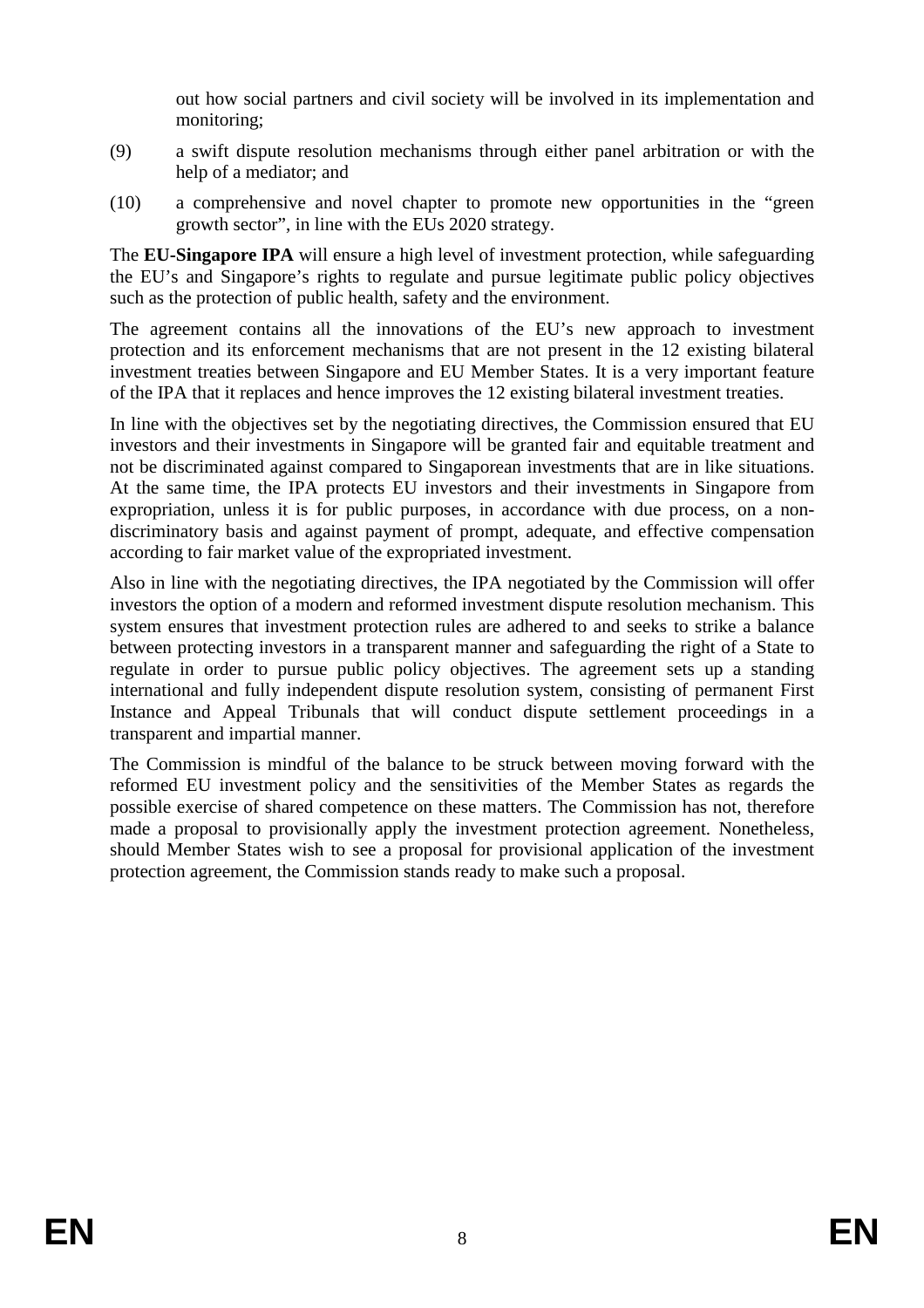#### 2018/0096 (NLE)

#### Proposal for a

### **COUNCIL DECISION**

#### **on the signing, on behalf of the European Union, of the Investment Protection Agreement between the European Union and its Member States, of the one part, and the Republic of Singapore of the other part**

#### THE COUNCIL OF THE EUROPEAN UNION,

Having regard to the Treaty on the Functioning of the European Union, and in particular Article 207, in conjunction with Article 218(5) thereof,

Having regard to the proposal from the European Commission,

Whereas:

- (1) On 23 April 2007 the Council authorised the Commission to negotiate a free trade agreement (FTA) with Member States of the Association of Southeast Asian Nations (ASEAN). That authorisation provided for the possibility of bilateral negotiations.
- (2) On 22 December 2009 the Council authorised the Commission to pursue bilateral FTA negotiations with individual ASEAN Member States, starting with Singapore, to be conducted in accordance with the existing negotiating directives.
- (3) On 12 September 2011 the Council authorised the Commission to extend the on-going negotiations with Singapore to cover also investment protection.
- (4) The negotiations for an Investment Protection Agreement between the European Union and its Member States, of the one part, and the Republic of Singapore of the other part (hereinafter "the Agreement") have been concluded and the Agreement should be signed on behalf of the Union, subject to the fulfilment of the procedures required for its conclusion at a later date,

HAS ADOPTED THIS DECISION:

#### *Article 1*

The signing of the Investment Protection Agreement between the European Union and its Member States, of the one part, and the Republic of Singapore of the other part is hereby approved on behalf of the Union, subject to the conclusion of the said Agreement.

The text of the Agreement to be signed is attached to this Decision.

#### *Article 2*

The President of the Council is hereby authorised to designate the person empowered to sign the Agreement on behalf of the Union, subject to its conclusion.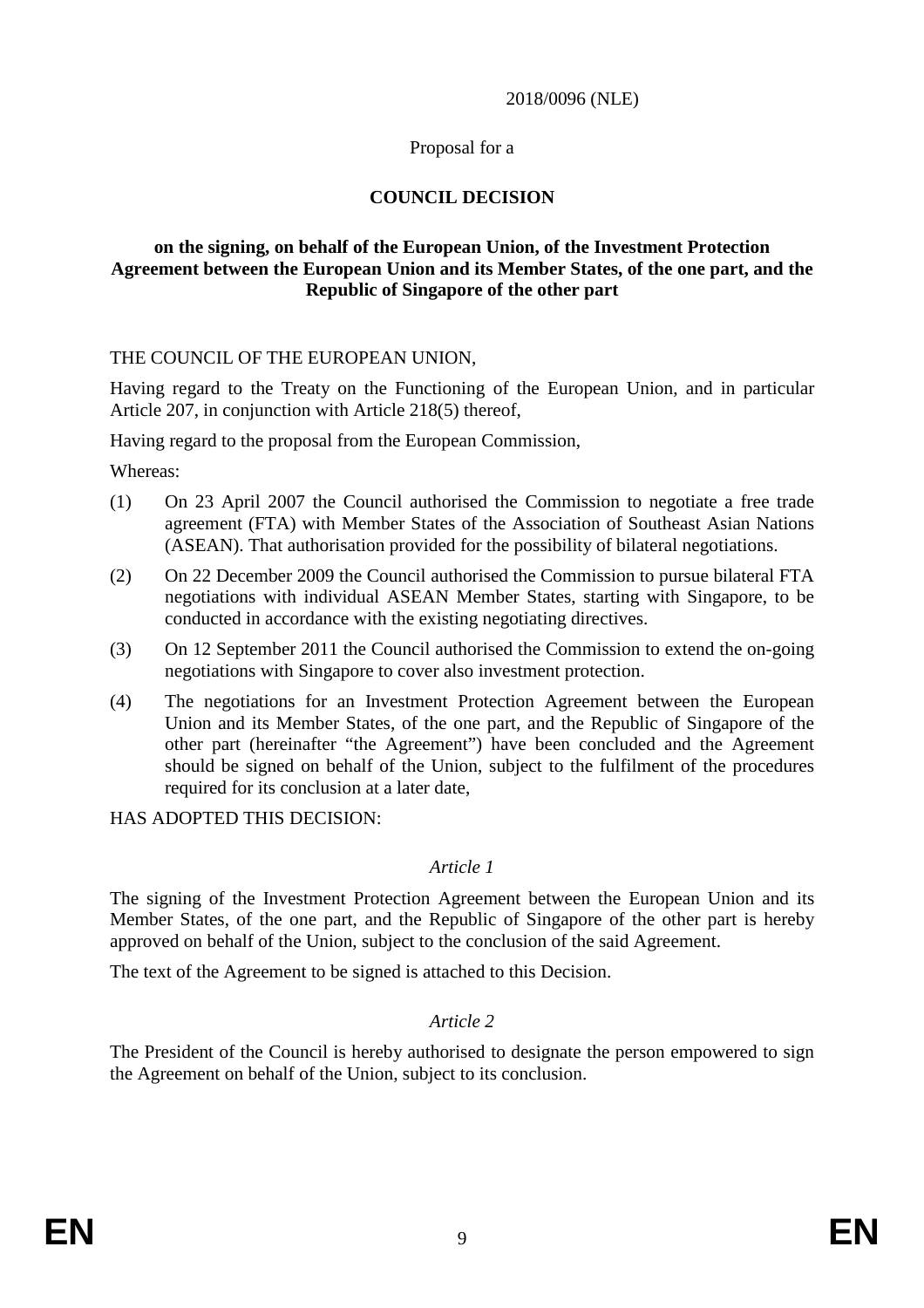# *Article 3*

This Decision shall enter into force on the day of its adoption. Done at Brussels,

> *For the Council The President*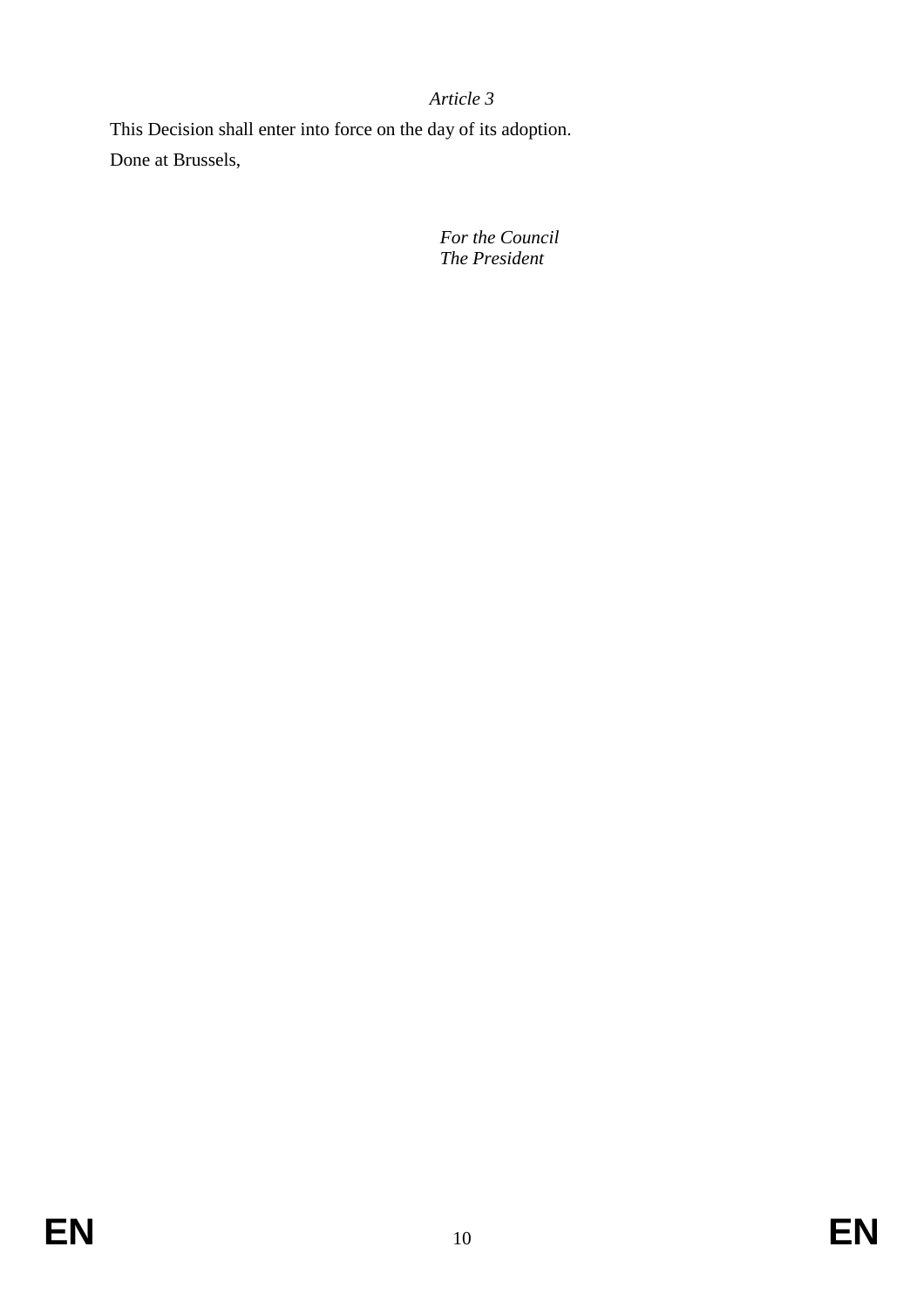# **LEGISLATIVE FINANCIAL STATEMENT**

## **1. FRAMEWORK OF THE PROPOSAL/INITIATIVE**

- 1.1. Title of the proposal/initiative
- 1.2. Policy area(s) concerned in the ABM/ABB structure
- 1.3. Nature of the proposal/initiative
- 1.4. Objective(s)
- 1.5. Grounds for the proposal/initiative
- 1.6. Duration and financial impact
- 1.7. Management mode(s) planned

## **2. MANAGEMENT MEASURES**

- 2.1. Monitoring and reporting rules
- 2.2. Management and control system
- 2.3. Measures to prevent fraud and irregularities

# **3. ESTIMATED FINANCIAL IMPACT OF THE PROPOSAL/INITIATIVE**

- 3.1. Heading(s) of the multiannual financial framework and expenditure budget line(s) affected
- 3.2. Estimated impact on expenditure
- *3.2.1. Summary of estimated impact on expenditure*
- *3.2.2. Estimated impact on operational appropriations*
- *3.2.3. Estimated impact on appropriations of an administrative nature*
- *3.2.4. Compatibility with the current multiannual financial framework*
- *3.2.5. Third-party contributions*
- 3.3. Estimated impact on revenue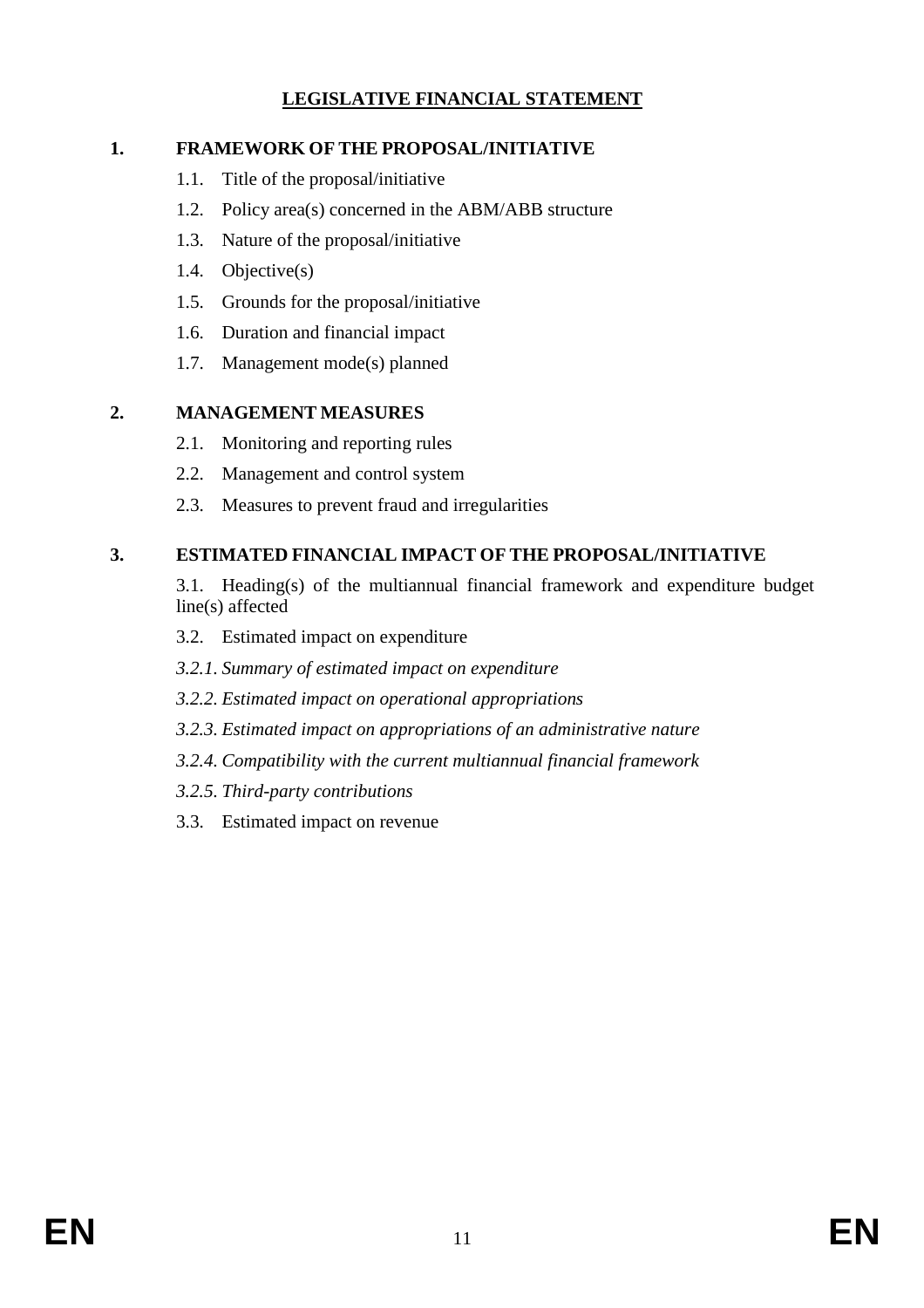## LEGISLATIVE FINANCIAL STATEMENT

### **1. FRAMEWORK OF THE PROPOSAL/INITIATIVE**

### **1.1. Title of the proposal/initiative**

EU-Singapore Investment Protection Agreement

### **1.2. Policy area(s) concerned in the ABM/ABB structure<sup>4</sup>**

20.02 – Trade Policy

### **1.3. Nature of the proposal/initiative**

 $\boxtimes$  The proposal/initiative relates to a new action

- The proposal/initiative relates to a new action following a pilot project/preparatory action<sup>5</sup>

- The proposal/initiative relates to the extension of an existing action

□ The proposal/initiative relates to an action redirected towards a new action

### **1.4. Objective(s)**

*1.4.1. The Commission's multiannual strategic objective(s) targeted by the proposal/initiative* 

The proposal can be framed in the first of the ten Juncker priorities – Jobs, Growth and Investment.

*1.4.2. Specific objective(s) and ABM/ABB activity(ies) concerned* 

Specific objective No

1

ABM/ABB activity(ies) concerned

20.02 – Trade Policy

*1.4.3. Expected result(s) and impact* 

Specify the effects which the proposal/initiative should have on the beneficiaries/groups targeted.

The objective of the EU-Singapore Investment Protection Agreement (IPA) is to enhance the investment climate between the EU and Singapore. The agreement will bring benefits to European investors by ensuring a high level protection of their investments in Singapore, while at the same time safeguarding the EU's rights to regulate and pursue legitimate public policy objectives such as the protection of public health, safety and the environment.

The agreement establishes an Investment Court System (ICS) designed to meet the high expectations of citizens and industry for a fairer, more transparent and institutionalised system of settling investment disputes. The provisions in the EU-Singapore IPA having an impact on the EU budget relate precisely to the setting up and running costs of the ICS.

 $\frac{1}{4}$  ABM: activity-based management; ABB: activity-based budgeting. 5

As referred to in Article 54(2)(a) or (b) of the Financial Regulation.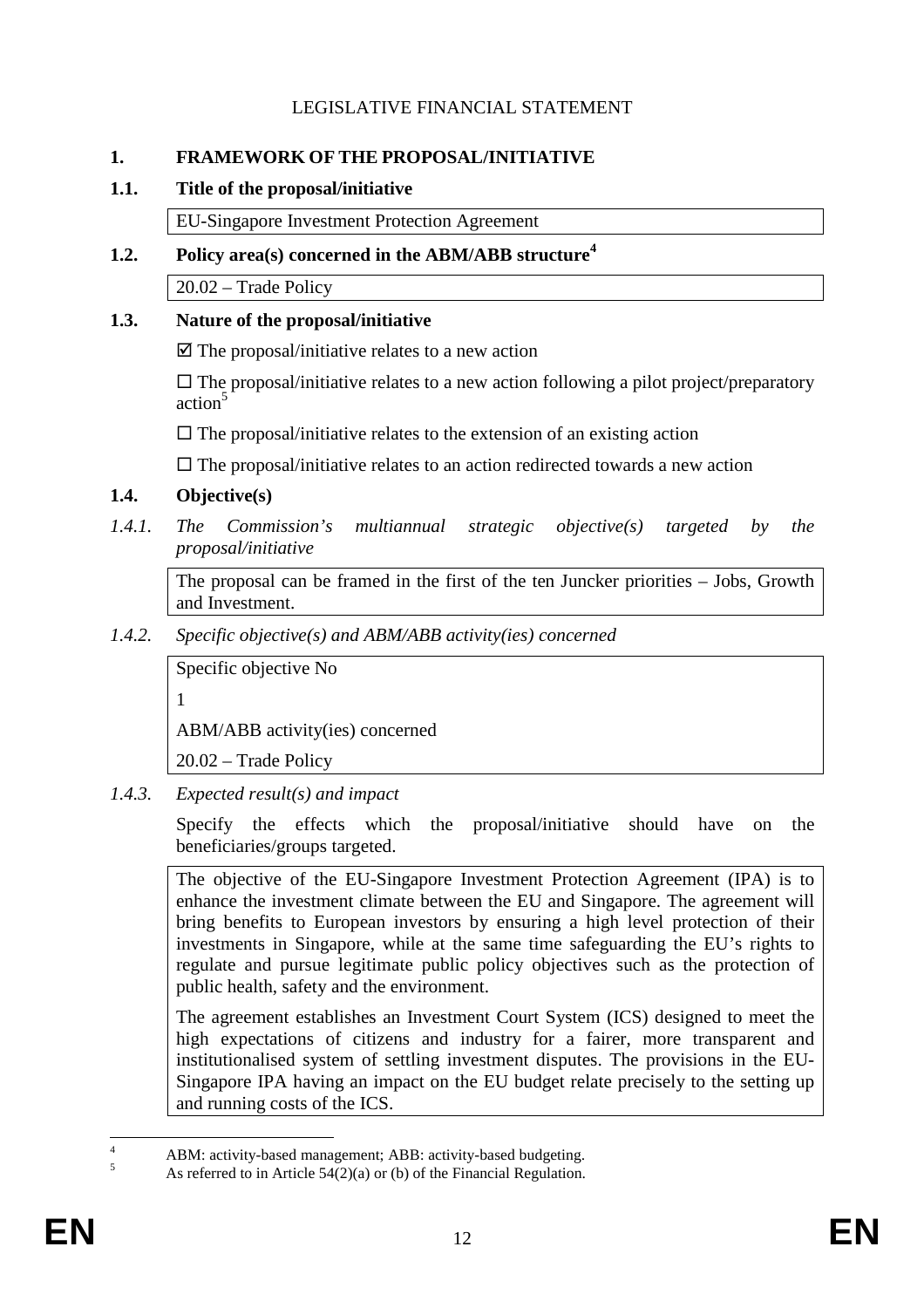### *1.4.4. Indicators of results and impact*

Specify the indicators for monitoring implementation of the proposal/initiative.

The IPA brings legal certainty and predictability that is expected to help the EU and Singapore attract and maintain investment to underpin their economy.

### **1.5. Grounds for the proposal/initiative**

*1.5.1. Requirement(s) to be met in the short or long term* 

Maintain or improve the level of investment flows between the EU and Singapore.

### *1.5.2. Added value of EU involvement*

In 2016, total EU FDI in Singapore amounted to  $\epsilon$  168 billion, which constitutes more than one-fifth of the total FDI stock in Singapore, making the EU Singapore's largest foreign investor. Conversely, Singapore is the EU's third largest Asian investor and seventh largest external investor, holding investments stocks amounting to about  $\in$  88 billion in 2016.

As close investment partners, the EU and Singapore will benefit from the enhanced investment climate that the IPA will provide for. The agreement further contains all the innovations of the EU's new approach to investment protection and its enforcement mechanisms that are not present in the 12 existing bilateral investment treaties between Singapore and EU Member States that the IPA will be replacing.

*1.5.3. Lessons learned from similar experiences in the past* 

N/A

*1.5.4. Compatibility and possible synergy with other appropriate instruments* 

N/A

### **1.6. Duration and financial impact**

□ Proposal/initiative of limited duration

- □ Proposal/initiative in effect from [DD/MM]YYYY to [DD/MM]YYYY
- $\Box$  Financial impact from YYYY to YYYY
- $\boxtimes$  Proposal/initiative of unlimited duration
- Implementation with a start-up period from 2018 (subject to ratification in the Council and the European Parliament).
- followed by full-scale operation.

## **1.7. Management mode(s) planned<sup>6</sup>**

□ Direct management by the Commission

- $\Box$  by its departments, including by its staff in the Union delegations;
- $\Box$  by the executive agencies
- □ Shared management with the Member States
- $\boxtimes$  Indirect management by entrusting budget implementation tasks to:

 6 Details of management modes and references to the Financial Regulation may be found on the BudgWeb site: http://www.cc.cec/budg/man/budgmanag/budgmanag\_en.html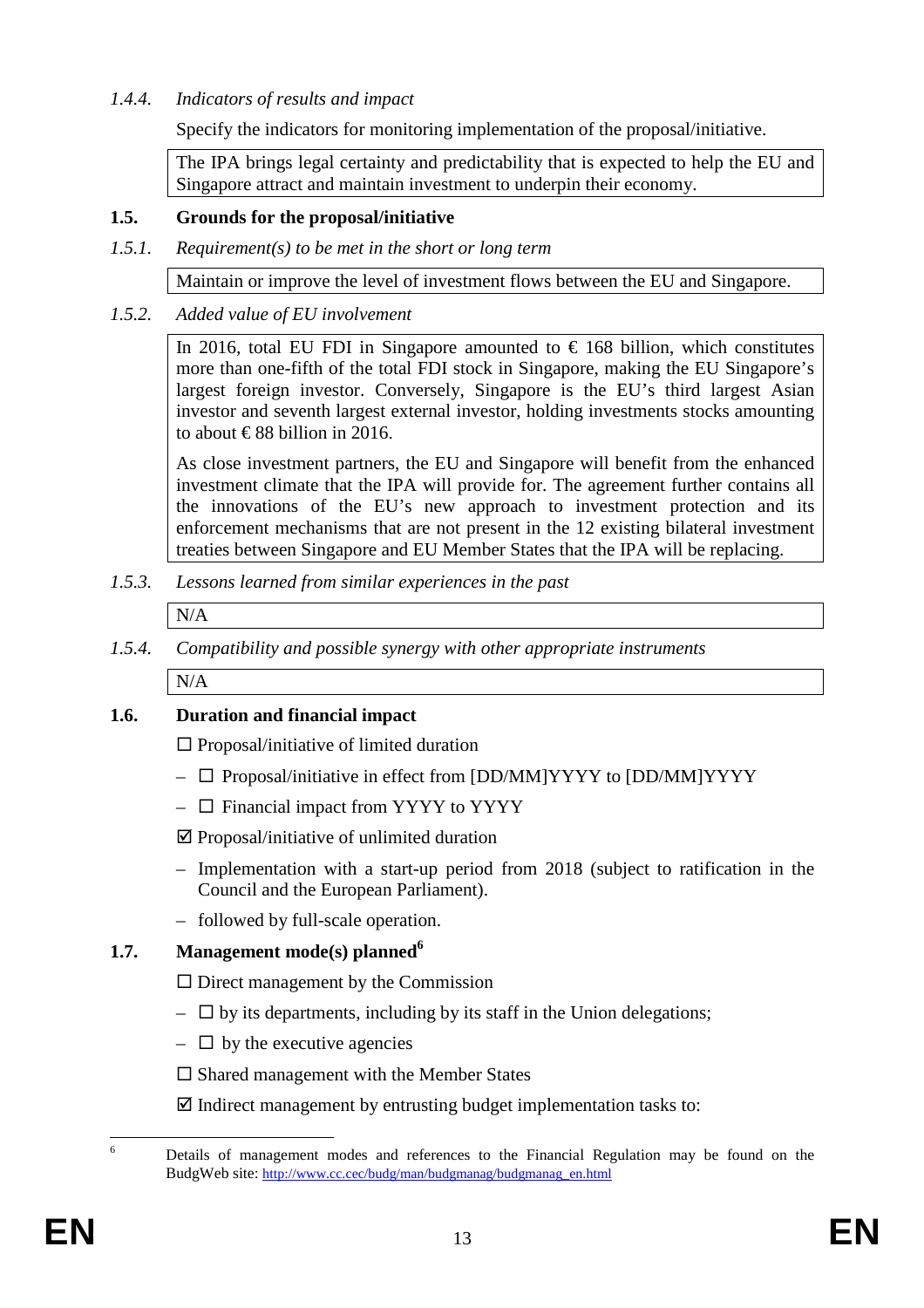- $\Box$  third countries or the bodies they have designated;
- $\overline{\mathcal{A}}$  international organisations and their agencies (to be specified);
- $\Box$  the EIB and the European Investment Fund;
- $\Box$  bodies referred to in Articles 208 and 209 of the Financial Regulation;
- $\Box$  public law bodies;
- $\Box$  bodies governed by private law with a public service mission to the extent that they provide adequate financial guarantees;
- $\Box$  bodies governed by the private law of a Member State that are entrusted with the implementation of a public-private partnership and that provide adequate financial guarantees;
- $\Box$  persons entrusted with the implementation of specific actions in the CFSP pursuant to Title V of the TEU, and identified in the relevant basic act.
- If more than one management mode is indicated, please provide details in the 'Comments' section.

### Comments

As regards the financial handling of the ICS in the EU-Singapore IPA, a contribution will be given to an "existing structure" (namely, the ICSID) so that it channels the retainer fees to be paid to the judges composing the ICS. It is only in case that a dispute arises that the fees for case management could materialize, the services of ICSID as secretariat being otherwise free of charge.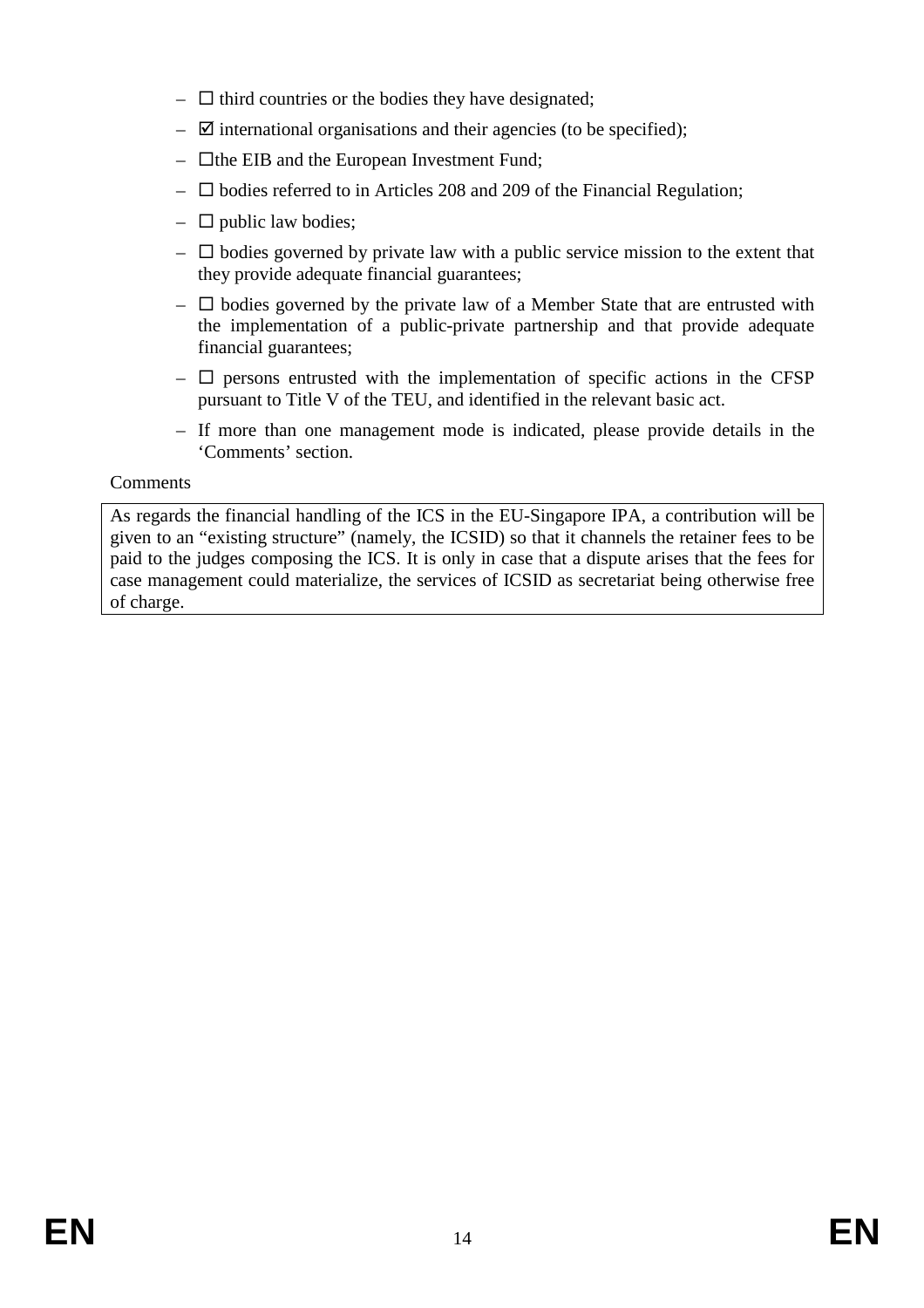### **2. MANAGEMENT MEASURES**

### **2.1. Monitoring and reporting rules**

Specify frequency and conditions.

As per the provisions of the framework agreement concluded with the organisation concerned.

# **2.2. Management and control system**

*2.2.1. Risk(s) identified* 

As per the provisions of the framework agreement concluded with the organisation concerned.

## *2.2.2. Information concerning the internal control system set up*

As per the provisions of the framework agreement concluded with the organisation concerned. In particular, the applicable verification rules.

*2.2.3. Estimate of the costs and benefits of the controls and assessment of the expected level of risk of error* 

Given the estimated financial impact, no substantive quantifiable costs or benefits can be identified. The contribution will be part of DG Trade's overall control system.

## **2.3. Measures to prevent fraud and irregularities**

Specify existing or envisaged prevention and protection measures.

As per the provisions of the framework agreement concluded with the organisation concerned. In addition, DG Trade's anti-fraud strategy, which contains a dedicated chapter on financial management, will apply.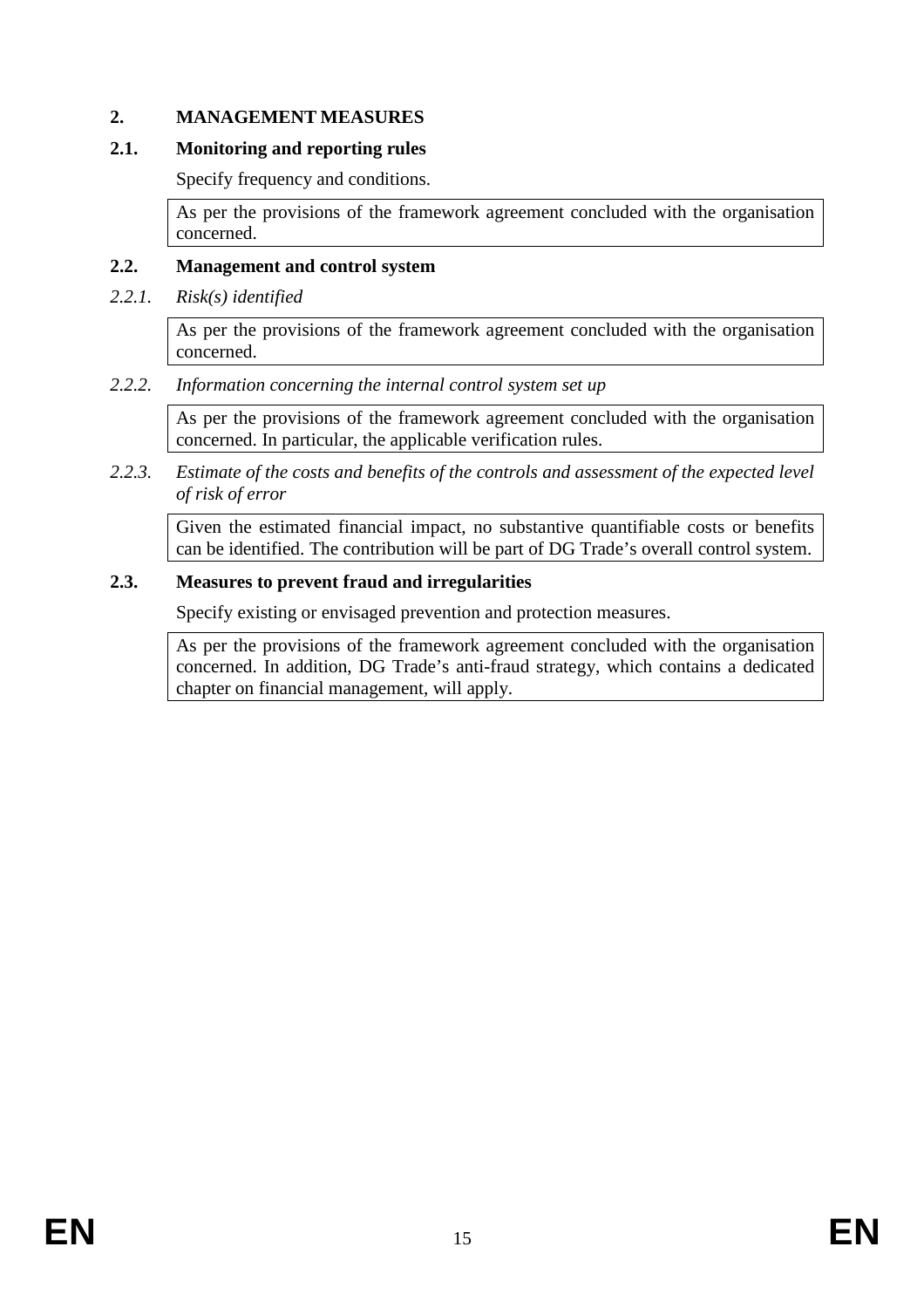## **3. ESTIMATED FINANCIAL IMPACT OF THE PROPOSAL/INITIATIVE**

### **3.1. Heading(s) of the multiannual financial framework and expenditure budget line(s) affected**

• Existing budget lines

In order of multiannual financial framework headings and budget lines.

| Heading<br>of                                 | Budget line              | Type of<br>expendit<br>ure          |                                                 |                                            | Contribution                   |                                                                                      |
|-----------------------------------------------|--------------------------|-------------------------------------|-------------------------------------------------|--------------------------------------------|--------------------------------|--------------------------------------------------------------------------------------|
| multiann<br>ual<br>financial<br>framewo<br>rk | Number<br>$\overline{4}$ | Diff./No<br>$n$ -diff. <sup>7</sup> | from<br><b>EFTA</b><br>countri<br>$\text{es}^8$ | from<br>candidat<br>e<br>countrie<br>$s^9$ | from<br>third<br>countri<br>es | within the<br>meaning of<br>Article 21(2)<br>$(b)$ of the<br>Financial<br>Regulation |
|                                               | 20.0201                  | Diff.                               | N <sub>O</sub>                                  | N <sub>O</sub>                             | N <sub>O</sub>                 | N <sub>O</sub>                                                                       |

## • New budget lines requested

In order of multiannual financial framework headings and budget lines.

| Heading<br>of                                 | Budget line   | Type of<br>expendit<br>ure |                                      |                                        | Contribution                   |                                                                                      |
|-----------------------------------------------|---------------|----------------------------|--------------------------------------|----------------------------------------|--------------------------------|--------------------------------------------------------------------------------------|
| multiann<br>ual<br>financial<br>framewo<br>rk | Number<br>N/A | Diff./No<br>n-diff.        | from<br><b>EFTA</b><br>countri<br>es | from<br>candidat<br>e<br>countrie<br>S | from<br>third<br>countri<br>es | within the<br>meaning of<br>Article 21(2)<br>$(b)$ of the<br>Financial<br>Regulation |
|                                               | N/A           |                            | YES/N<br>$\mathbf O$                 | YES/N<br>$\Omega$                      | YES/N<br>$\Omega$              | YES/NO                                                                               |

<sup>-&</sup>lt;br>7 Diff. = Differentiated appropriations / Non-diff. = Non-differentiated appropriations.

<sup>8</sup> EFTA: European Free Trade Association. 9

Candidate countries and, where applicable, potential candidate countries from the Western Balkans.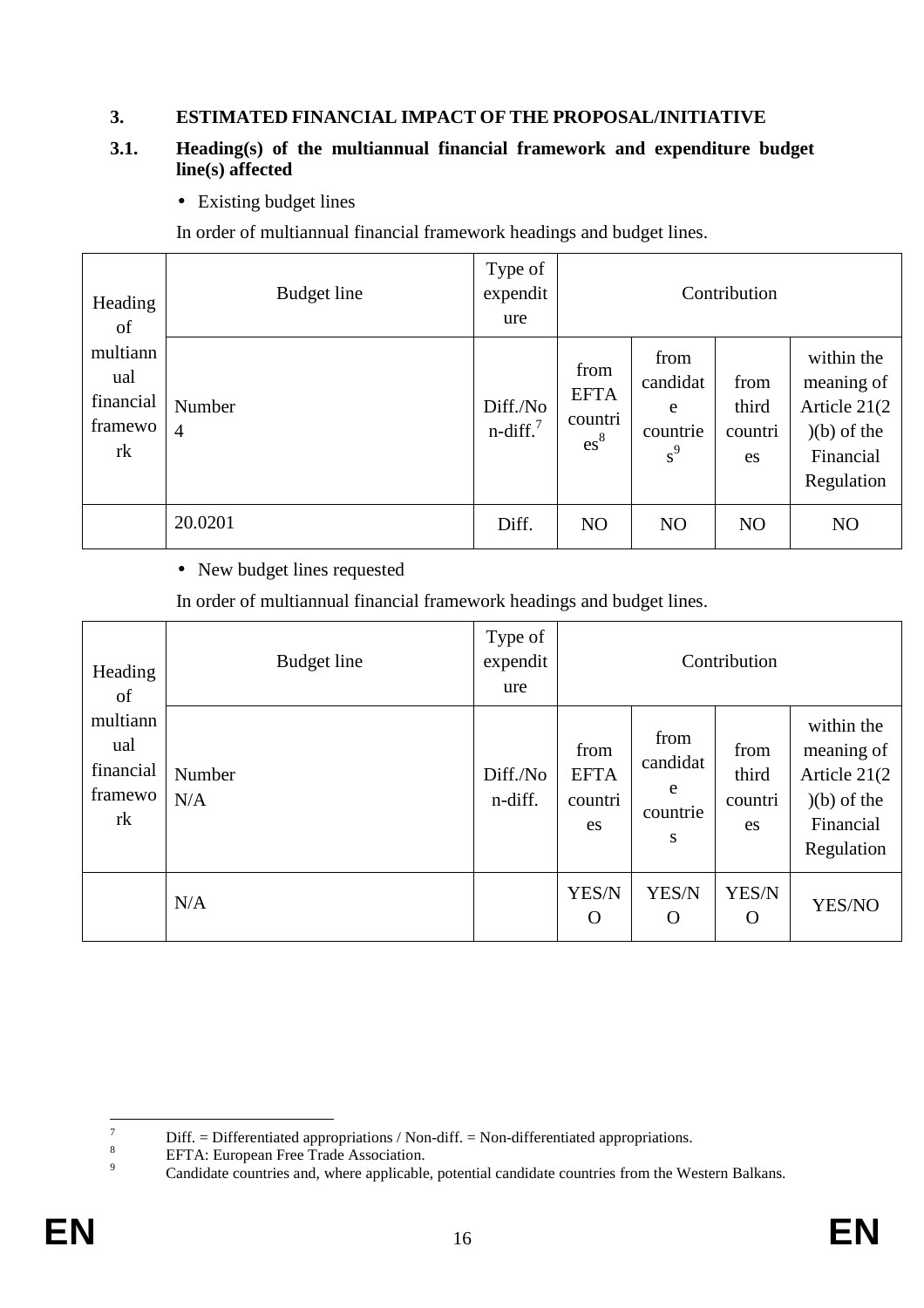#### **3.2. Estimated impact on expenditure**

### *3.2.1. Summary of estimated impact on expenditure*

EUR million (to three decimal places)

|--|

| <b>DG: TRADE</b>                                                                                        |                 |                | Year<br>2018   | Year<br>2019    | Year<br>2020   | Year<br>2021 | Enter as many years as<br>necessary to show the<br>duration of the impact<br>(see point $1.6$ ) |  | <b>TOTAL</b> |
|---------------------------------------------------------------------------------------------------------|-----------------|----------------|----------------|-----------------|----------------|--------------|-------------------------------------------------------------------------------------------------|--|--------------|
| • Operational appropriations                                                                            |                 |                |                |                 |                |              |                                                                                                 |  |              |
| Number of budget line 20.0201                                                                           | Commitmen<br>ts | (1)            | 0.200          | 0.200           | 0.200          | 0.200        |                                                                                                 |  | 0.800        |
|                                                                                                         | Payments        | (2)            | 0.200          | 0.200           | 0.200          | 0.200        |                                                                                                 |  | 0.800        |
| Number of budget line                                                                                   | Commitmen<br>ts | (1a)           |                | $\qquad \qquad$ |                |              |                                                                                                 |  |              |
|                                                                                                         | Payments        | (2a)           |                |                 |                |              |                                                                                                 |  |              |
| Appropriations of an administrative nature financed from<br>the envelope of specific programmes $^{10}$ |                 | $\overline{0}$ | $\overline{0}$ | $\overline{0}$  | $\overline{0}$ |              |                                                                                                 |  |              |
| Number of budget line                                                                                   |                 | (3)            |                |                 |                |              |                                                                                                 |  |              |

 $10$  Technical and/or administrative assistance and expenditure in support of the implementation of EU programmes and/or actions (former 'BA' lines), indirect research, direct research.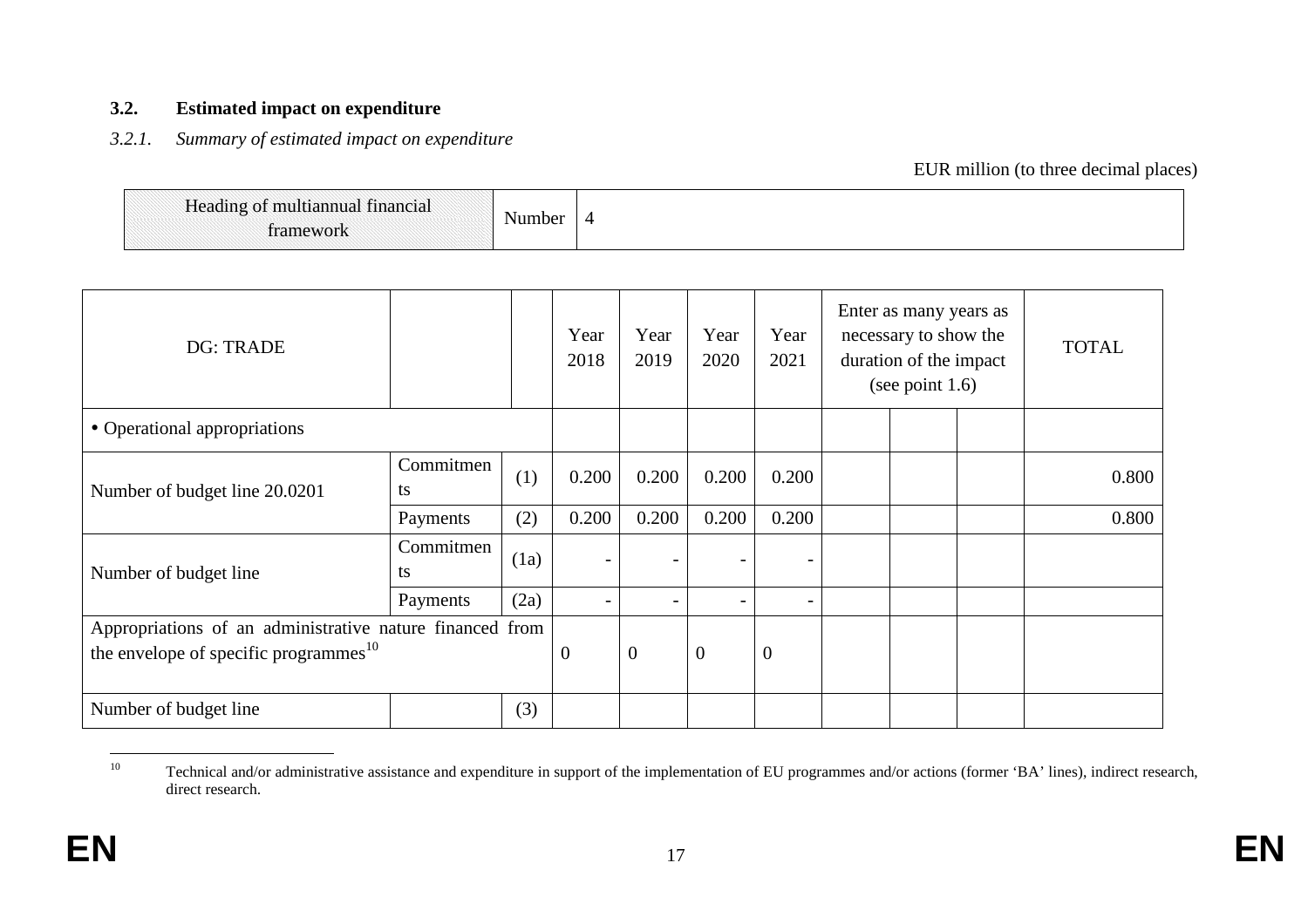| TOTAL appropriations | Commitmen<br>ts | $=1+$<br>1a<br>$+3$ | 0.200 | 0.200 | 0.200 | 0.200 |  | 0.800 |
|----------------------|-----------------|---------------------|-------|-------|-------|-------|--|-------|
| for DG TRADE         | Payments        | $=2+$<br>2a<br>$+3$ | 0.200 | 0.200 | 0.200 | 0.200 |  | 0.800 |

| • TOTAL operational appropriations                                                                       | Commitmen<br>ts | (4)         | 0.200          | 0.200            | 0.200 | 0.200 |  | 0.800 |
|----------------------------------------------------------------------------------------------------------|-----------------|-------------|----------------|------------------|-------|-------|--|-------|
|                                                                                                          | Payments        | (5)         | 0.200          | 0.200            | 0.200 | 0.200 |  | 0.800 |
| • TOTAL appropriations of an administrative nature<br>financed from the envelope for specific programmes |                 | (6)         | $\overline{0}$ | $\boldsymbol{0}$ | O     | 0     |  |       |
| <b>TOTAL</b> appropriations<br>under HEADING 4                                                           | Commitmen<br>ts | $=4+$<br>6  | 0.200          | 0.200            | 0.200 | 0.200 |  | 0.800 |
| of the multiannual financial<br>framework                                                                | Payments        | $=$ 5+<br>6 | 0.200          | 0.200            | 0.200 | 0.200 |  | 0.800 |

If more than one heading is affected by the proposal / initiative:

| • TOTAL operational appropriations | <b>Commitmen</b><br>ts | (4)       |  |  |  |  |
|------------------------------------|------------------------|-----------|--|--|--|--|
|                                    | Payments               | ∕ <`<br>C |  |  |  |  |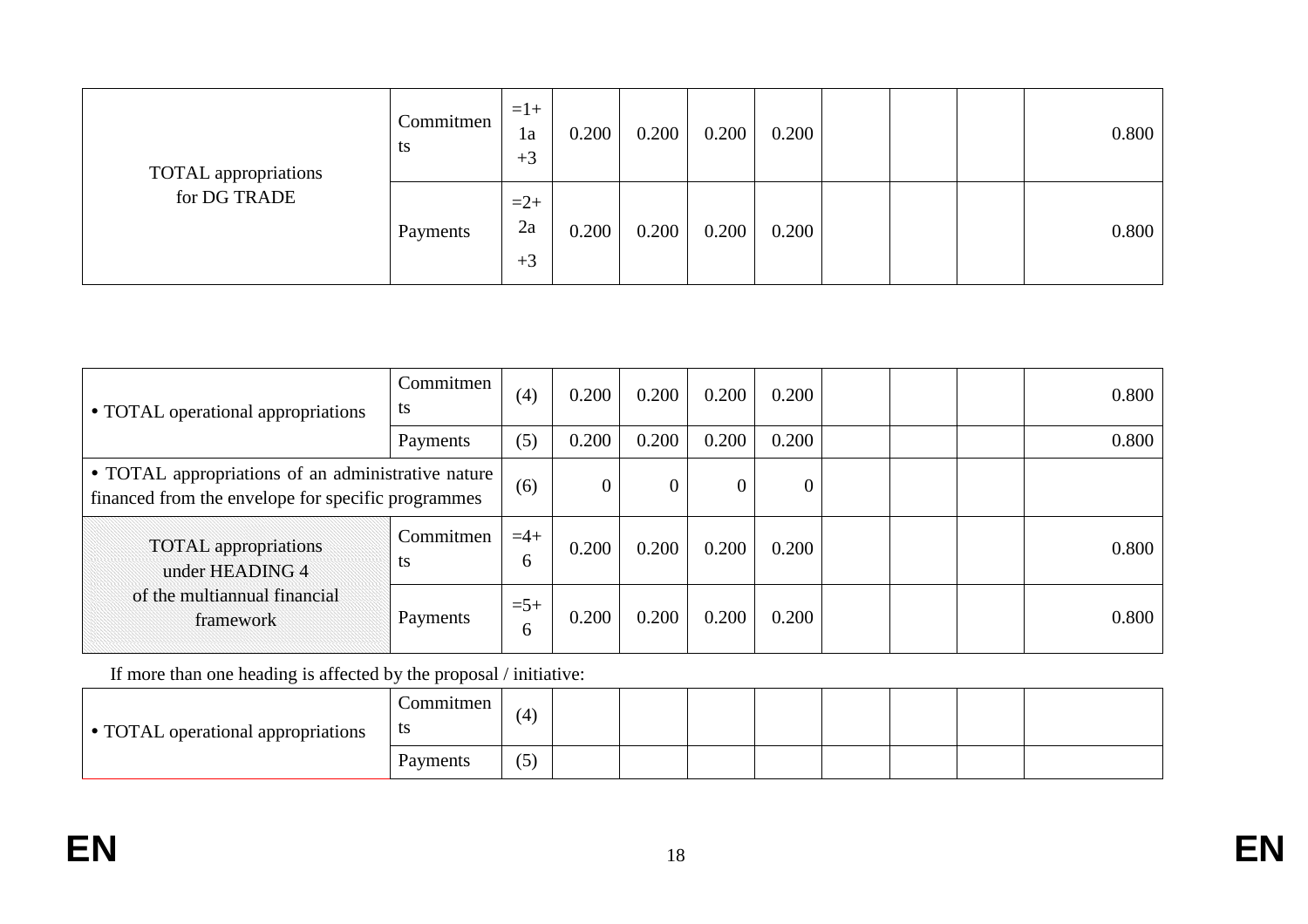| • TOTAL appropriations of an administrative nature<br>financed from the envelope for specific programmes |                 | (6)                |  |  |  |  |
|----------------------------------------------------------------------------------------------------------|-----------------|--------------------|--|--|--|--|
| <b>TOTAL</b> appropriations<br>under HEADINGS 1 to 4                                                     | Commitmen<br>ts | $=4+$<br>O         |  |  |  |  |
| of the multiannual financial<br>framework<br>(Reference amount)                                          | Payments        | $=$ 5+<br>$\sigma$ |  |  |  |  |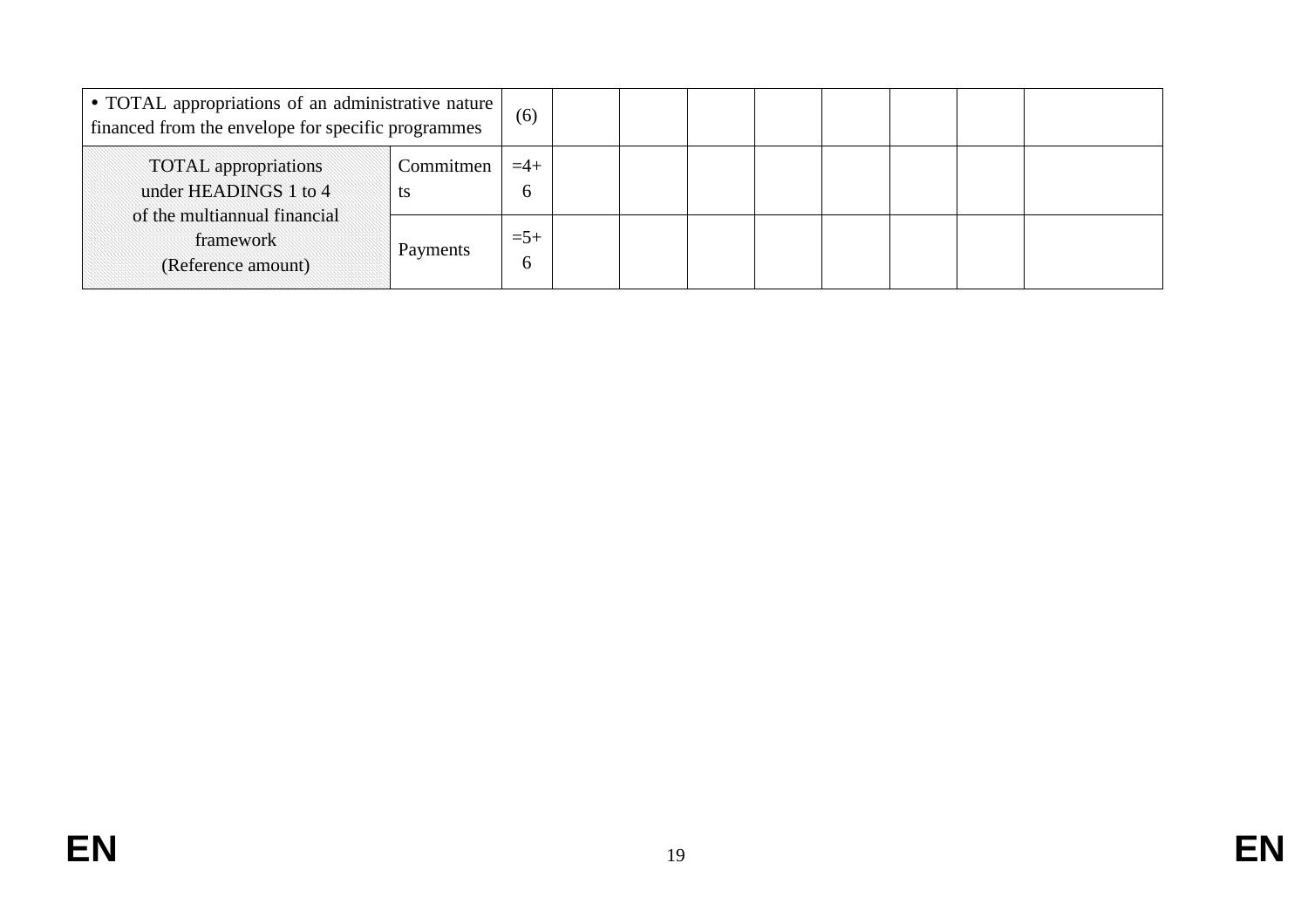| Heading of multiannual financial<br>framework | 5.             |                                       | 'Administrative expenditure' |              |              |  |                                                                                                 |              |  |  |  |  |  |  |
|-----------------------------------------------|----------------|---------------------------------------|------------------------------|--------------|--------------|--|-------------------------------------------------------------------------------------------------|--------------|--|--|--|--|--|--|
|                                               |                | EUR million (to three decimal places) |                              |              |              |  |                                                                                                 |              |  |  |  |  |  |  |
|                                               |                | Year<br>2018                          | Year<br>2019                 | Year<br>2020 | Year<br>2021 |  | Enter as many years as<br>necessary to show the<br>duration of the impact<br>(see point $1.6$ ) | <b>TOTAL</b> |  |  |  |  |  |  |
| <b>DG: TRADE</b>                              |                |                                       |                              |              |              |  |                                                                                                 |              |  |  |  |  |  |  |
| • Human resources                             |                | 0.134                                 | 0.134                        | 0.134        | 0.134        |  |                                                                                                 | 0.536        |  |  |  |  |  |  |
| • Other administrative expenditure            |                | $\overline{0}$                        | $\Omega$                     | $\Omega$     | $\theta$     |  |                                                                                                 |              |  |  |  |  |  |  |
| <b>TOTAL DG TRADE</b>                         | Appropriations | 0.134                                 | 0.134                        | 0.134        | 0.134        |  |                                                                                                 | 0.536        |  |  |  |  |  |  |

| <b>TOTAL</b> appropriations<br>under HEADING 5<br>of the multiannual financial<br>tramework | Fotal<br>commitments<br>$=$<br>Total payments) | 0.134 | 0.134 | 0.134 | 0.134 |  |  |  | 0.536 |
|---------------------------------------------------------------------------------------------|------------------------------------------------|-------|-------|-------|-------|--|--|--|-------|
|---------------------------------------------------------------------------------------------|------------------------------------------------|-------|-------|-------|-------|--|--|--|-------|

EUR million (to three decimal places)

|  | Year<br>2018 | Year<br>2019 | Year<br>2020 | Year<br>2021 | Enter as many years as<br>necessary to show the<br>duration of the impact<br>(see point $1.6$ ) | <b>TOTAL</b> |
|--|--------------|--------------|--------------|--------------|-------------------------------------------------------------------------------------------------|--------------|
|--|--------------|--------------|--------------|--------------|-------------------------------------------------------------------------------------------------|--------------|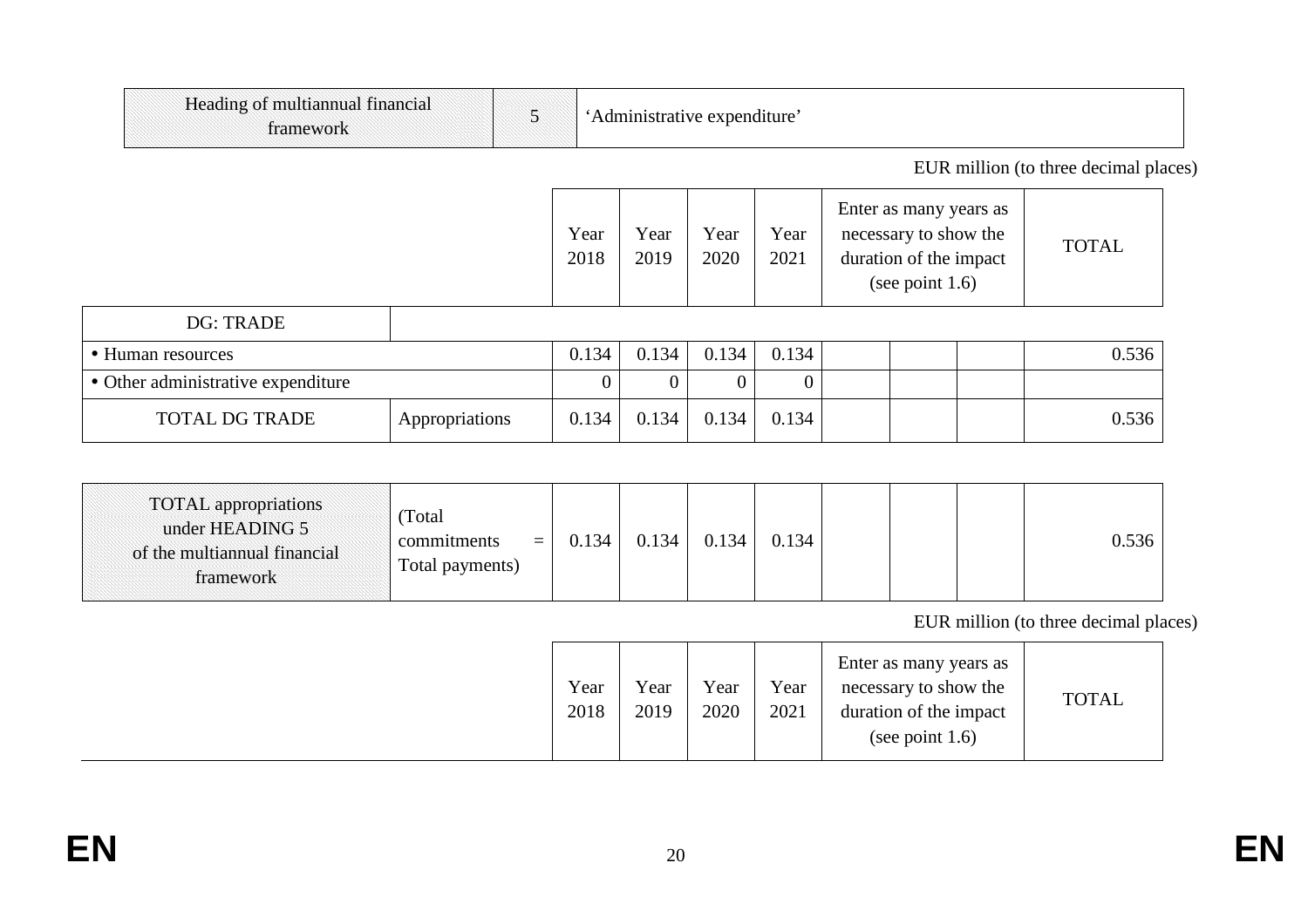| <b>TOTAL</b> appropriations<br>under HEADINGS 1 to 5 | Commitments | 0.334 | 0.334 | 0.334 | 0.334 |  | 1.336 |
|------------------------------------------------------|-------------|-------|-------|-------|-------|--|-------|
| of the multiannual financial<br>framework            | Payments    | 0.334 | 0.334 | 0.334 | 0.334 |  | 1.336 |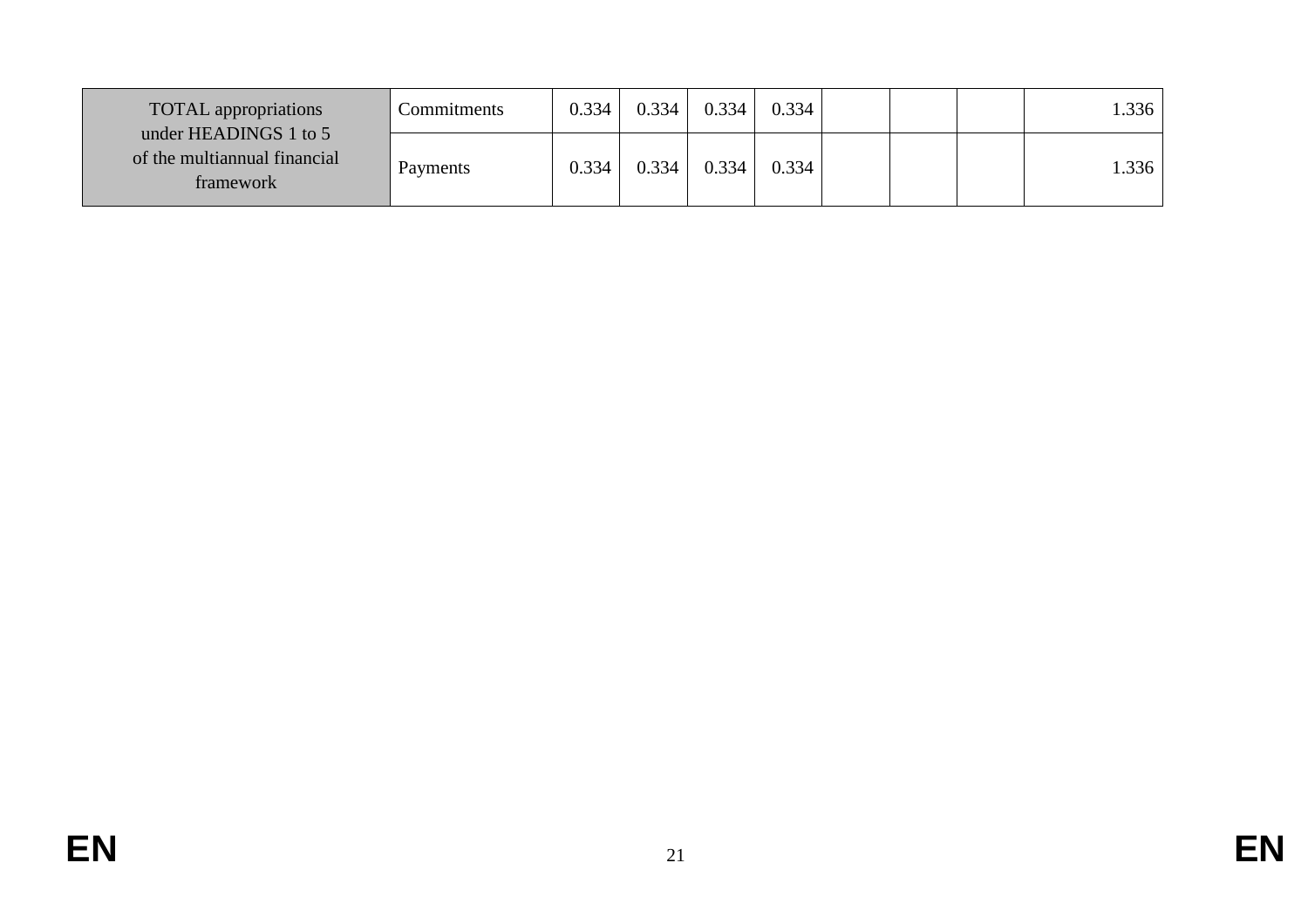## *3.2.2. Estimated impact on operational appropriations*

- $\Box$  The proposal/initiative does not require the use of operational appropriations  $\Box$  The proposal/initiative requires the use of operational appropriations as expli
- $\Box$  The proposal/initiative requires the use of operational appropriations, as explained below:

Commitment appropriations in EUR million (to three decimal places)

| Indicate<br>objectives<br>and           |                    |                     |          | Year<br>2018             |              | Year<br>2019           |          | Year<br>2020           |                | Year<br>2021 | Enter as many years as necessary<br>to show the duration of the impact<br>(see point $1.6$ ) |     |              |      |              |      | <b>TOTAL</b>             |               |
|-----------------------------------------|--------------------|---------------------|----------|--------------------------|--------------|------------------------|----------|------------------------|----------------|--------------|----------------------------------------------------------------------------------------------|-----|--------------|------|--------------|------|--------------------------|---------------|
| outputs                                 |                    |                     |          |                          |              |                        |          |                        | <b>OUTPUTS</b> |              |                                                                                              |     |              |      |              |      |                          |               |
| $\overline{\psi}$                       | Type <sup>11</sup> | Aver<br>age<br>cost | $\Sigma$ | Cost                     | $\rm \Sigma$ | Cost                   | $\Sigma$ | Cost                   | $\mathsf{S}$   | Cost         | $\mathsf{S}^{\mathsf{O}}$                                                                    | Cos | $\rm \Sigma$ | Cost | $\rm \Sigma$ | Cost | Tota<br>1 N <sub>0</sub> | Total<br>cost |
| SPECIFIC OBJECTIVE<br>No $1^{12}$       |                    |                     |          | Running of the ICS       |              |                        |          |                        |                |              |                                                                                              |     |              |      |              |      |                          |               |
| - Output                                | Secreta            |                     |          | 0.20                     |              | 0.20                   |          | 0.20                   |                | 0.200        |                                                                                              |     |              |      |              |      |                          | 0.800         |
| - Output                                | Case(s)            |                     |          | $\overline{\phantom{a}}$ |              | p.m.                   |          | p.m.                   |                | p.m.         |                                                                                              |     |              |      |              |      |                          |               |
| - Output                                |                    |                     |          |                          |              |                        |          |                        |                |              |                                                                                              |     |              |      |              |      |                          |               |
| Subtotal for specific<br>objective No 1 |                    |                     |          | 0.20<br>$\boldsymbol{0}$ |              | 0.20<br>$\overline{0}$ |          | 0.20<br>$\overline{0}$ |                | 0.200        |                                                                                              |     |              |      |              |      |                          | 0.800         |
| <b>SPECIFIC OBJECTIVE</b>               | No 2               |                     |          |                          |              |                        |          |                        |                |              |                                                                                              |     |              |      |              |      |                          |               |

<sup>11</sup> Outputs are products and services to be supplied (e.g.: number of student exchanges financed, number of km of roads built, etc.).

As described in point 1.4.2. 'Specific objective $(s)$ ...'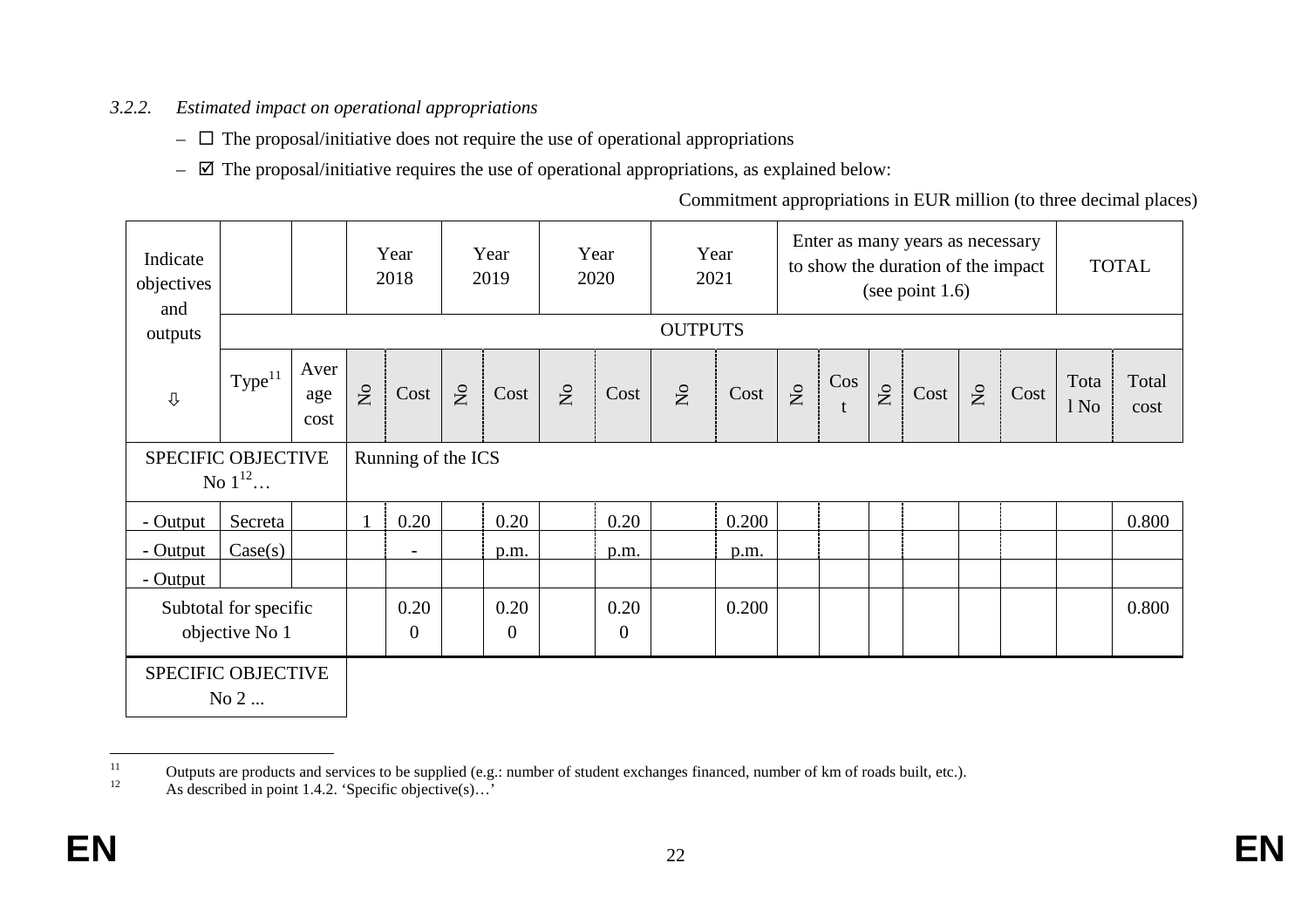| Subtotal for specific<br>objective No 2 |                          |                          |                          |       |  |  |  |       |  |
|-----------------------------------------|--------------------------|--------------------------|--------------------------|-------|--|--|--|-------|--|
| TOTAL COST                              | 0.20<br>$\boldsymbol{0}$ | 0.20<br>$\boldsymbol{0}$ | 0.20<br>$\boldsymbol{0}$ | 0.200 |  |  |  | 0.800 |  |
|                                         |                          |                          |                          |       |  |  |  |       |  |
|                                         |                          |                          |                          |       |  |  |  |       |  |
|                                         |                          |                          |                          |       |  |  |  |       |  |
|                                         |                          |                          |                          |       |  |  |  |       |  |
|                                         |                          |                          |                          |       |  |  |  |       |  |
|                                         |                          |                          |                          |       |  |  |  |       |  |
|                                         |                          |                          |                          |       |  |  |  |       |  |
|                                         |                          |                          |                          |       |  |  |  |       |  |
|                                         |                          |                          |                          |       |  |  |  |       |  |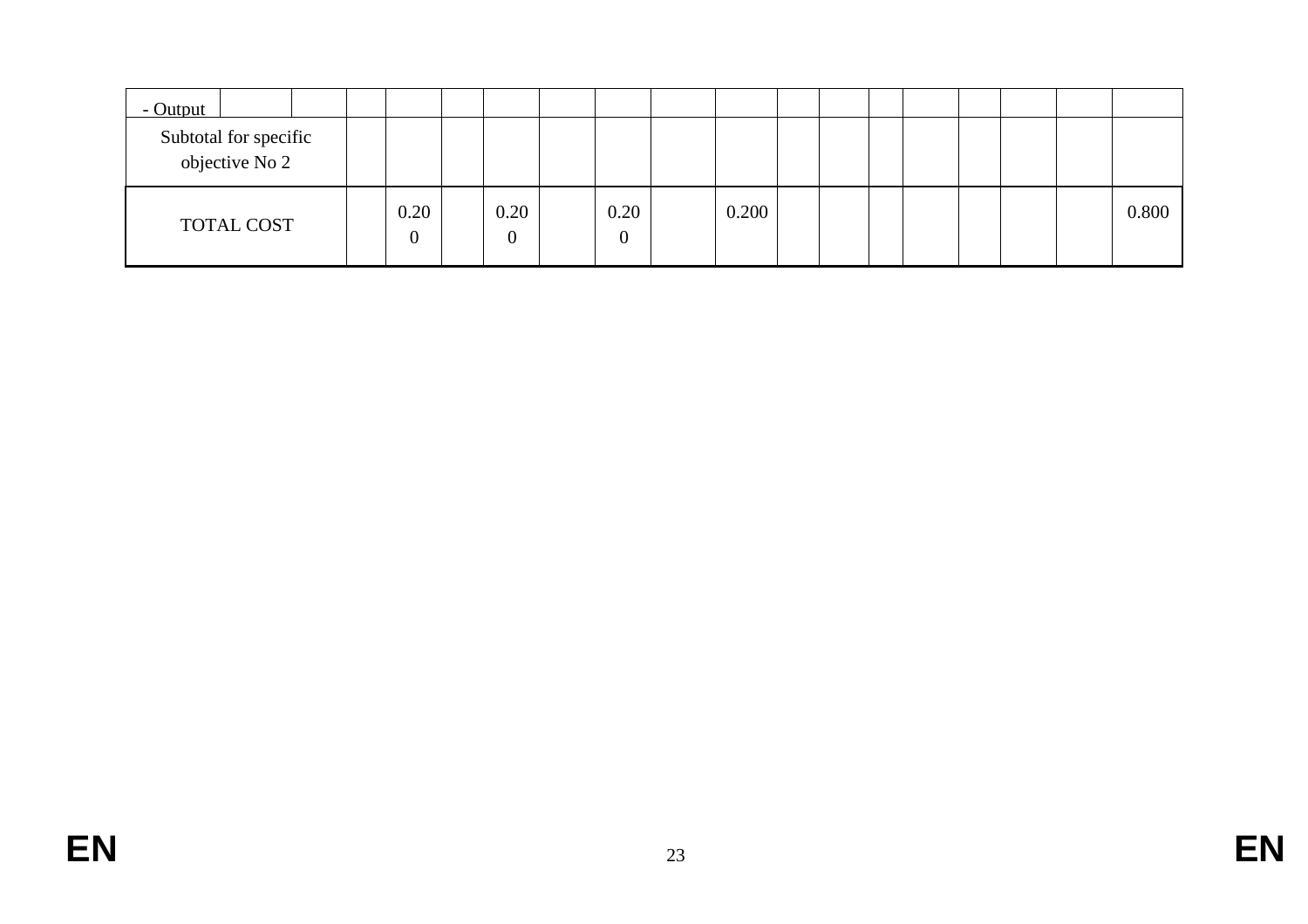### *3.2.3. Estimated impact on appropriations of an administrative nature*

### 3.2.3.1. Summary

- $\Box$  The proposal/initiative does not require the use of appropriations of an administrative nature
- $\boxtimes$  The proposal/initiative requires the use of appropriations of an administrative nature, as explained below:

EUR million (to three decimal places)

| cear ⁄<br>2018 | ⁄ ear<br>2019 | Year<br>2020 | Year<br>2021 | Enter as many years as<br>necessary to show the duration<br>of the impact (see point $1.6$ ) | <b>TOTAL</b> |
|----------------|---------------|--------------|--------------|----------------------------------------------------------------------------------------------|--------------|
|----------------|---------------|--------------|--------------|----------------------------------------------------------------------------------------------|--------------|

| <b>HEADING 5</b><br>of the multiannual<br>financial<br>framework             |       |       |       |                |  |       |
|------------------------------------------------------------------------------|-------|-------|-------|----------------|--|-------|
| Human resources                                                              | 0.134 | 0.134 | 0.134 | 0.134          |  | 0.536 |
| Other<br>administrative<br>expenditure                                       | 0     | 0     | 0     | $\overline{0}$ |  |       |
| Subtotal<br><b>HEADING 5</b><br>of the multiannual<br>financial<br>framework |       |       |       |                |  |       |

| Outside<br>HEADING $5^{13}$<br>of the multiannual<br>financial<br>framework             |  |  |  |  |
|-----------------------------------------------------------------------------------------|--|--|--|--|
| Human resources                                                                         |  |  |  |  |
| Other<br>expenditure<br>of an<br>administrative<br>nature                               |  |  |  |  |
| Subtotal<br>outside<br><b>HEADING 5</b><br>of the multiannual<br>financial<br>framework |  |  |  |  |

| <b>TOTAL</b> | 0.134 | 0.134 | 0.134 | 0.134 |  |  |  | $\sim$ |
|--------------|-------|-------|-------|-------|--|--|--|--------|
|--------------|-------|-------|-------|-------|--|--|--|--------|

 $13$ 

<sup>13</sup> Technical and/or administrative assistance and expenditure in support of the implementation of EU programmes and/or actions (former 'BA' lines), indirect research, direct research.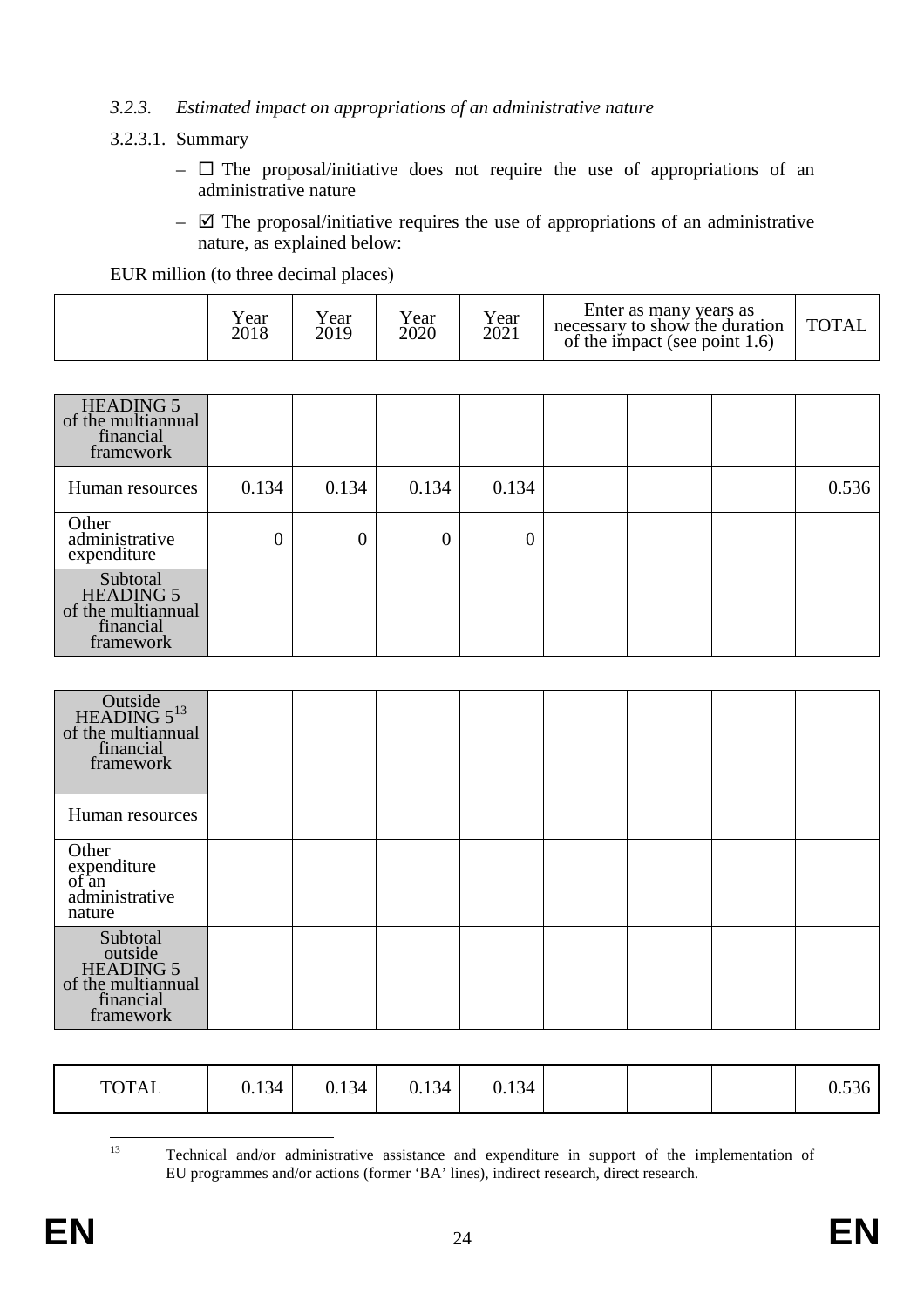The appropriations required for human resources and other expenditure of an administrative nature will be met by appropriations from the DG that are already assigned to management of the action and/or have been redeployed within the DG, together if necessary with any additional allocation which may be granted to the managing DG under the annual allocation procedure and in the light of budgetary constraints.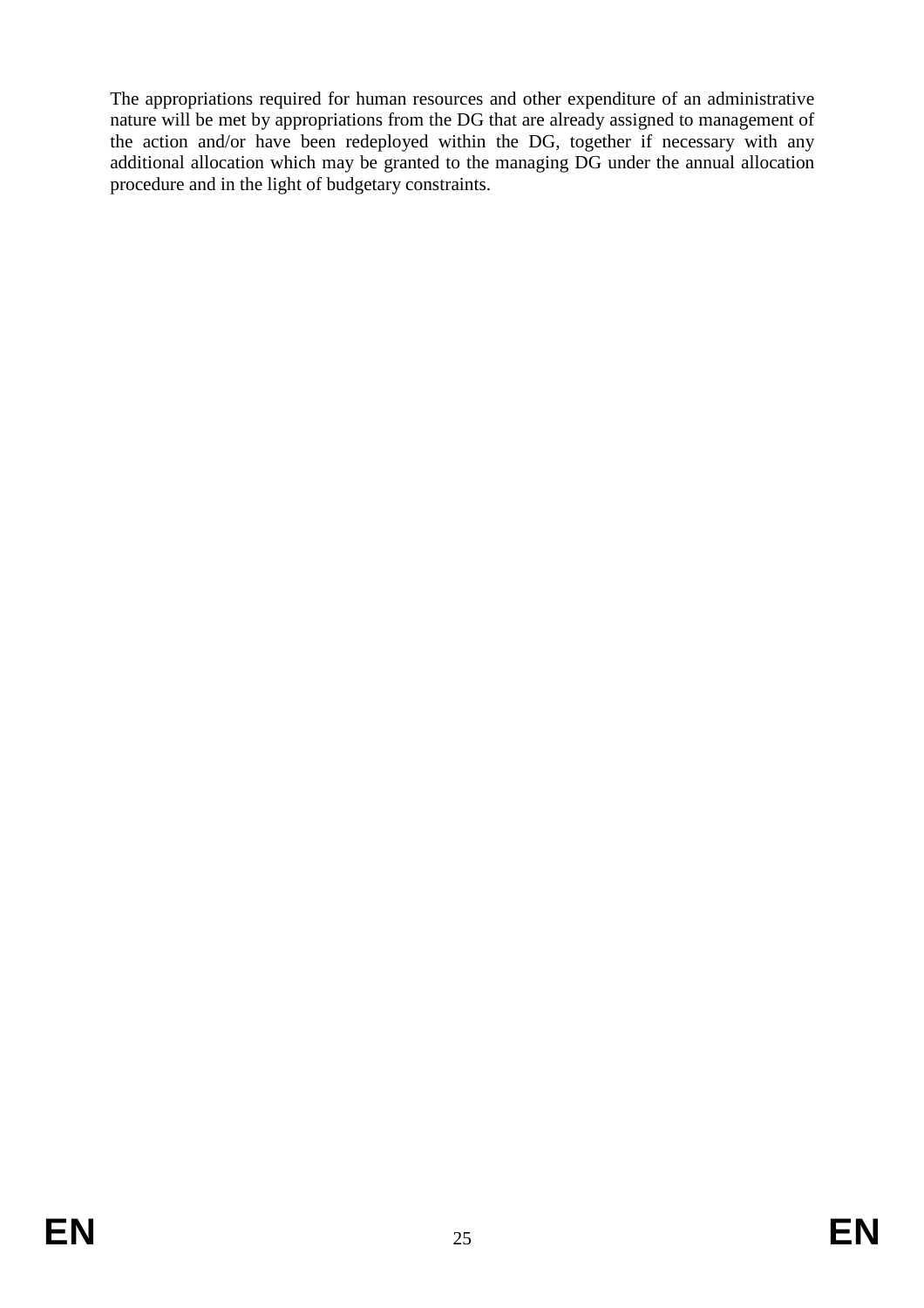## 3.2.3.2. Estimated requirements of human resources

- $\Box$  The proposal/initiative does not require the use of human resources.
- $\boxtimes$  The proposal/initiative requires the use of human resources, as explained below:

|                        |                                                                                 | Year<br>2018 | Year<br>2019 | Year<br>2020 | Year<br>2021 | Enter as many years as<br>necessary to show the duration<br>of the impact (see point 1.6) |
|------------------------|---------------------------------------------------------------------------------|--------------|--------------|--------------|--------------|-------------------------------------------------------------------------------------------|
|                        | • Establishment plan posts (officials and temporary staff)                      |              |              |              |              |                                                                                           |
|                        | XX 01 01 01 (Headquarters<br>and Commission's<br><b>Representation Offices)</b> | $\mathbf{1}$ | $\mathbf{1}$ | $\mathbf{1}$ | 1            |                                                                                           |
|                        | XX 01 01 02 (Delegations)                                                       |              |              |              |              |                                                                                           |
| research)              | XX 01 05 01 (Indirect                                                           |              |              |              |              |                                                                                           |
|                        | 10 01 05 01 (Direct research)                                                   |              |              |              |              |                                                                                           |
|                        | • External staff (in Full Time Equivalent unit: FTE) <sup>14</sup>              |              |              |              |              |                                                                                           |
|                        | XX 01 02 01 (AC, END,<br>INT from the 'global<br>envelope')                     |              |              |              |              |                                                                                           |
|                        | XX 01 02 02 (AC, AL,<br>END, INT and JED in the<br>delegations)                 |              |              |              |              |                                                                                           |
| XX<br>01<br>04         | - at<br>Headquarters                                                            |              |              |              |              |                                                                                           |
| $\frac{\text{yy}}{15}$ | $-$ in<br>Delegations                                                           |              |              |              |              |                                                                                           |
|                        | XX 01 05 02 (AC, END,<br>INT - Indirect research)                               |              |              |              |              |                                                                                           |
|                        | 10 01 05 02 (AC, END, INT<br>- Direct research)                                 |              |              |              |              |                                                                                           |

Estimate to be expressed in full time equivalent units

 $14$ AC= Contract Staff; AL = Local Staff; END= Seconded National Expert; INT = agency staff; JED= Junior Experts in Delegations.

<sup>&</sup>lt;sup>15</sup> Sub-ceiling for external staff covered by operational appropriations (former 'BA' lines).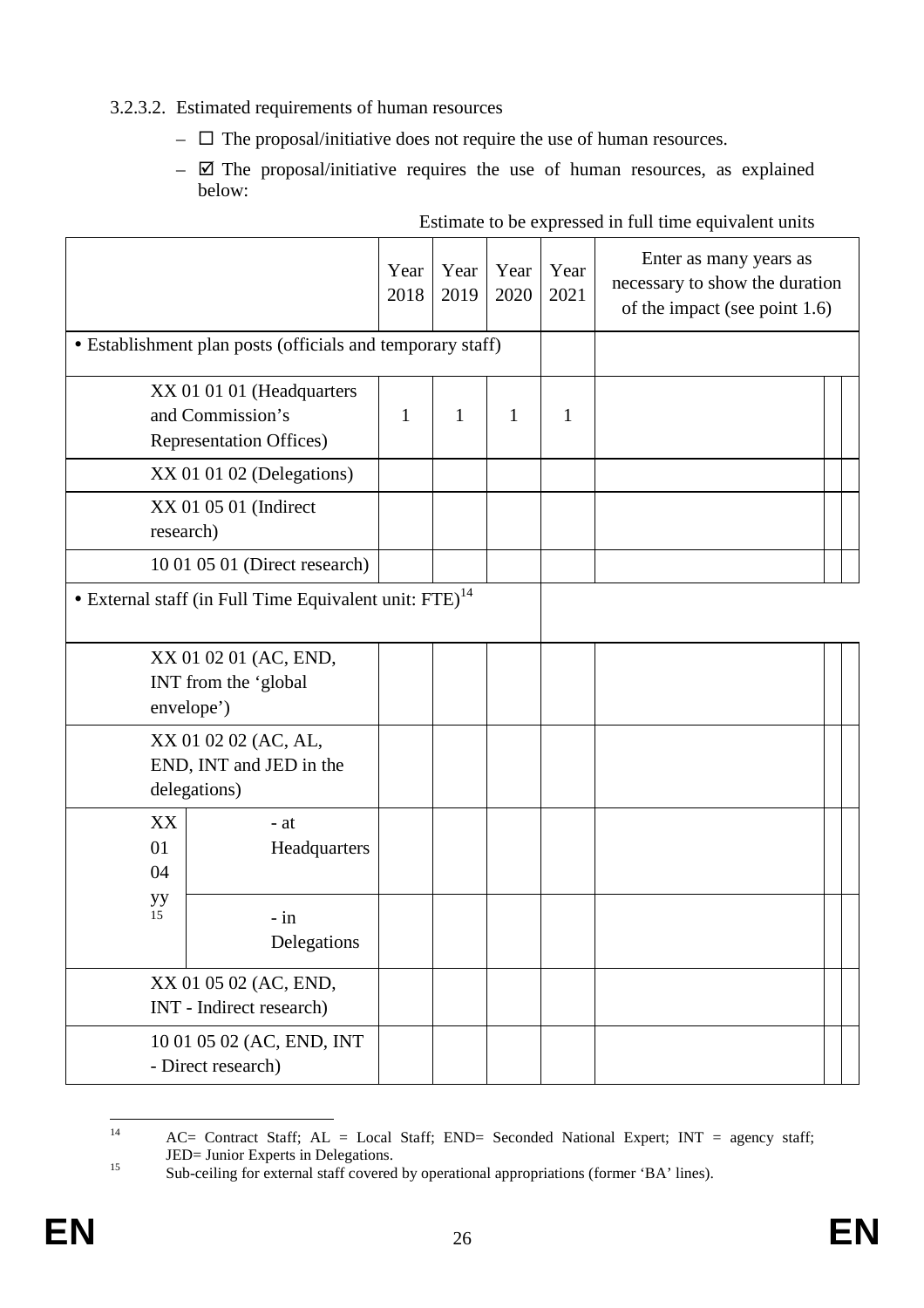| Other budget lines (specify) |  |  |  |  |
|------------------------------|--|--|--|--|
| $T\cap T$ $\wedge$ 1         |  |  |  |  |

XX is the policy area or budget title concerned.

The human resources required will be met by staff from the DG who are already assigned to management of the action and/or have been redeployed within the DG, together if necessary with any additional allocation which may be granted to the managing DG under the annual allocation procedure and in the light of budgetary constraints.

Description of tasks to be carried out:

| Officials and temporary staff | Monitoring of the running of the ICS/Case handling |
|-------------------------------|----------------------------------------------------|
| External staff                |                                                    |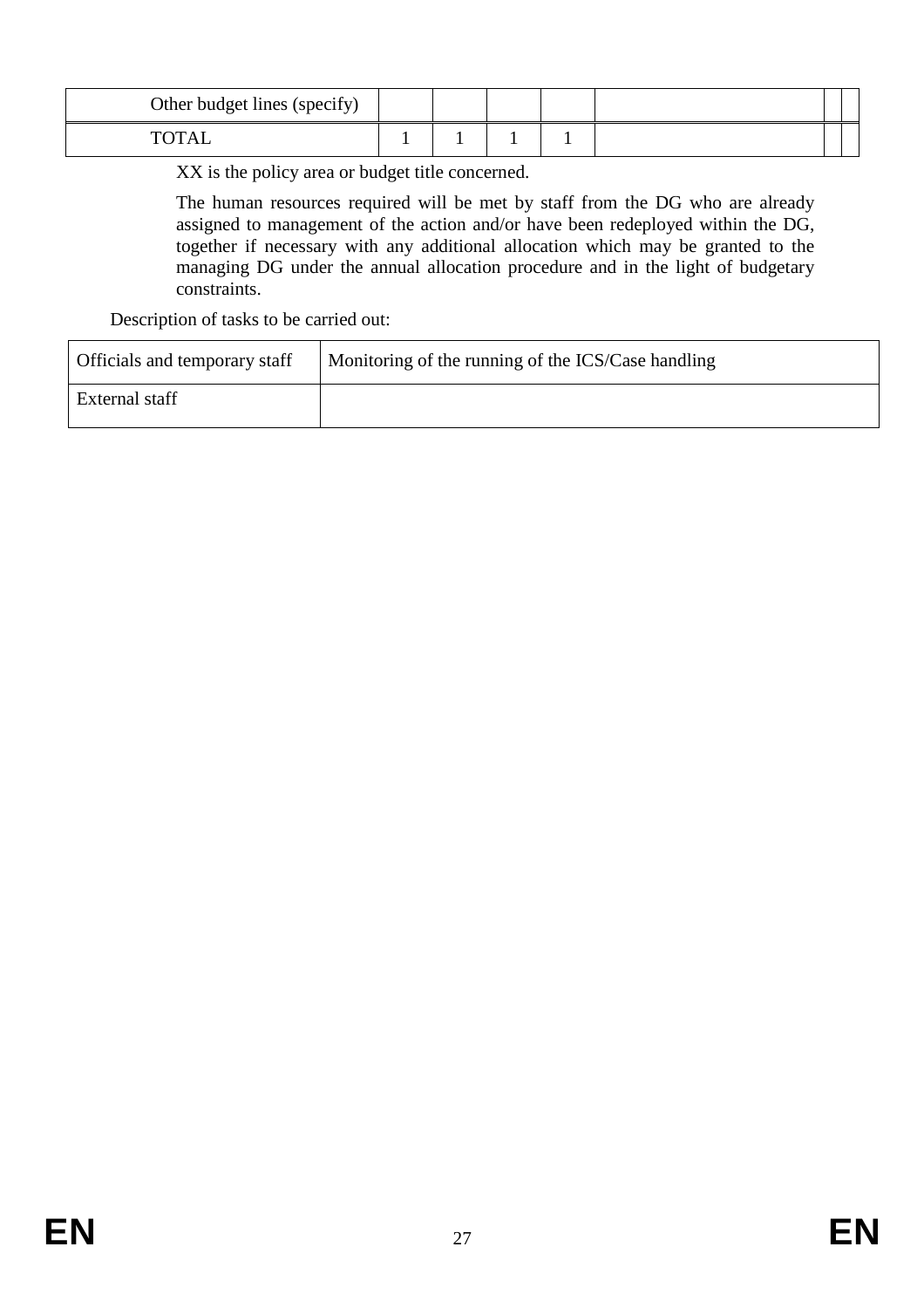- *3.2.4. Compatibility with the current multiannual financial framework* 
	- $\boxtimes$  The proposal/initiative is compatible the current multiannual financial framework.
	- $\Box$  The proposal/initiative will entail reprogramming of the relevant heading in the multiannual financial framework.
	- $\Box$  The proposal/initiative requires application of the flexibility instrument or revision of the multiannual financial framework.
- *3.2.5. Third-party contributions* 
	- The proposal/initiative does not provide for co-financing by third parties.
	- The proposal/initiative provides for the co-financing estimated below:

|                                                                                                         | Year<br>2018 | Year<br>2019 | Year<br>2020 | Year<br>2021 | Enter as many years as<br>necessary to show the<br>duration of the impact (see<br>point $1.6$ ) |  |  | Total |
|---------------------------------------------------------------------------------------------------------|--------------|--------------|--------------|--------------|-------------------------------------------------------------------------------------------------|--|--|-------|
| Specify<br>the<br>$CO-$<br>financing<br>body:<br>of<br>Government<br>the<br>of<br>Republic<br>Singapore | 0.200        | 0.200        | 0.200        | 0.200        |                                                                                                 |  |  | 0.800 |
| <b>TOTAL</b><br>appropriations co-<br>financed                                                          | 0.200        | 0.200        | 0.200        | 0.200        |                                                                                                 |  |  | 0.800 |

Appropriations in EUR million (to three decimal places)